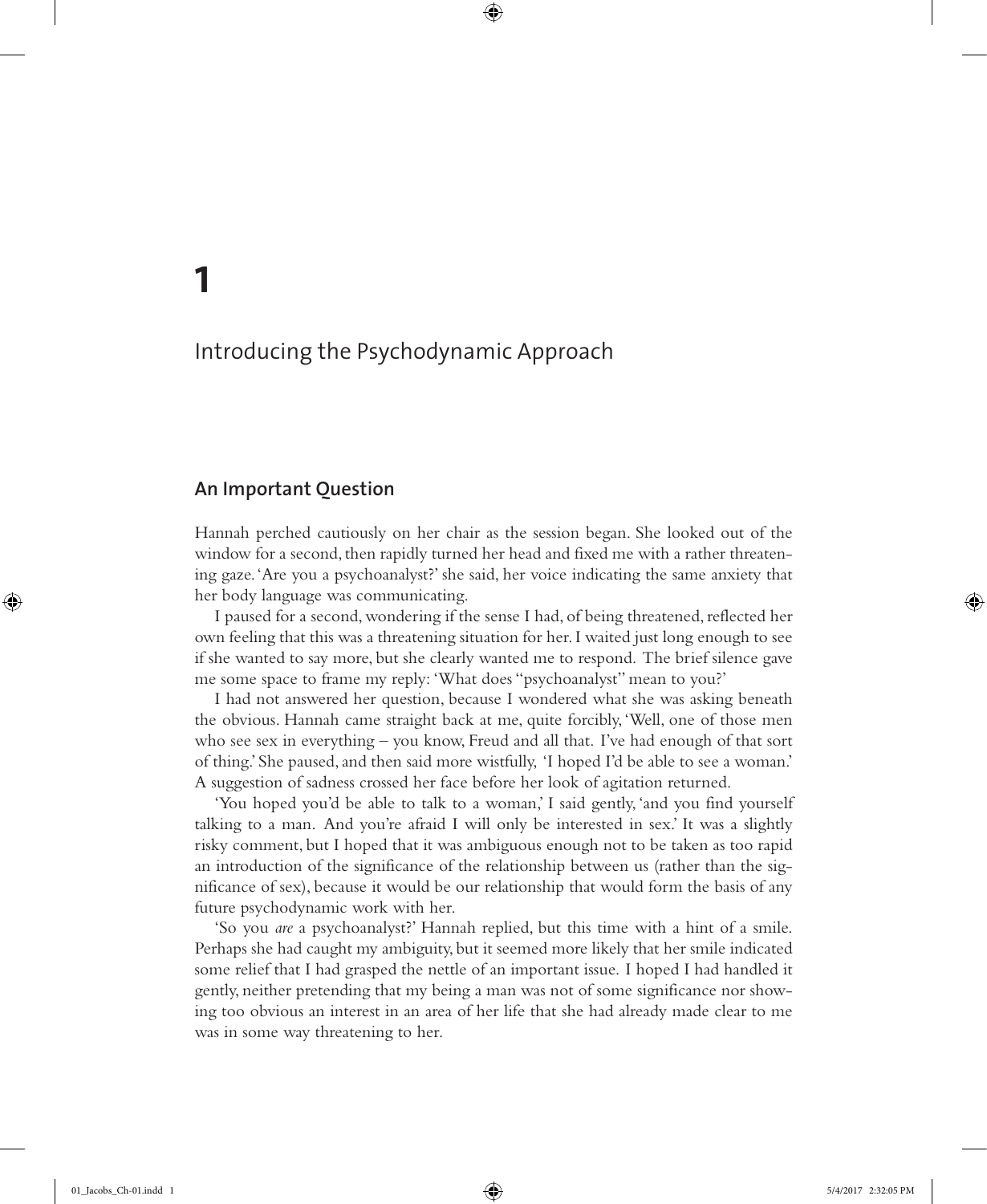'No, I'm a counsellor and psychotherapist. But I *am* interested in what worries you about psychoanalysis…'

# **Psychodynamic Theory and Practice**

Hannah's initial question suggests a concern about therapy, as well as confusion about the relationship between counselling and psychoanalysis, which is not unusual in the general population. I will return to this first session in the next chapter. For the moment Hannah has raised an issue that provides a useful introduction to psychodynamic counselling and therapy in action.

Hannah's concern is one that is shared by a number of people, including some counsellors from other modalities, who are suspicious of anything that smacks of Freud. There is a certain irony in such antipathy. It is, of course, over 120 years since Freud first began to develop his theories and techniques, and since that time nearly every therapeutic method (other than cognitive-behavioural therapy) has evolved from or in reaction to his ideas and practice. Psychoanalytic ideas often underpin other therapeutic approaches, sometimes using different terms. Some of the models of therapy and counselling have developed his ideas. Others have dismissed the more controversial aspects of his theories, but so too have different psychoanalysts, who themselves have taken psychoanalytic theory and practice in different directions.

Of course, Freudian theory and practice have evolved too. Given Hannah's suspicion and her distress, it was inappropriate to explain this to her, or to point out what enormous influence psychoanalysis has had on modern Western thought and popular culture. Hannah's picture of Freud was a one-sided, almost stereotypical one. She did not appear to know (but why should she?) that, for example, during his own lifetime Freud extended his thinking beyond sexuality to look at the problem of death and aggression. (I have written about Freud at length elsewhere, summarising his life, his ideas and practice as well the influence of his theories; see Jacobs, 2003.)

Hannah raised the question of the emphasis that Freud put on sex. It is true that at the start of Freud's career he did ascribe the cause of many of the distressing symptoms his patients brought to sexual abuse. He was both right and wrong about such an explanation – wrong that it was necessarily so, as he later admitted; right, given the enormity of the issue of sexual abuse that is recognised today. The early opposition to his ideas about infantile sexuality made Freud dig his heels in, and he resisted attempts to refine his emphasis on sex. Carl Jung and Alfred Adler are two of the most significant of his followers who felt compelled to break with Freud, and they developed their own psychodynamic theories and practice. Before and since Freud's death in 1939 there has been both considerable reinterpretation and development within psychoanalysis of Freud's original models of personality, and much greater development of theories about psychological development in the early years of life. In Britain, key figures include Melanie Klein, John Bowlby and Donald Winnicott; in America, Heinz Kohut and Otto Kernberg, to name but a few. This is by and large not a book about psychological theory,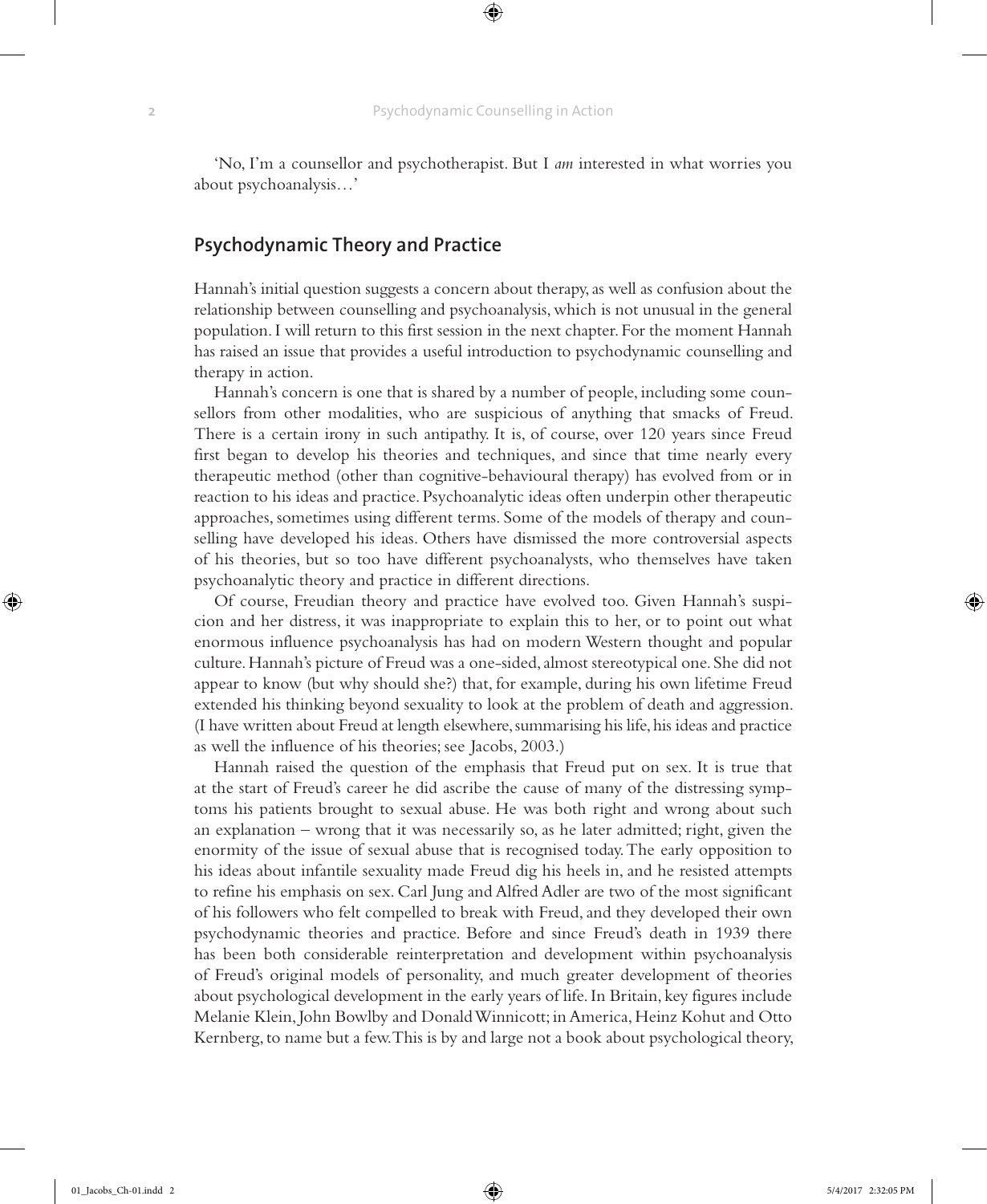and I have developed the application of theory to psychodynamic counselling and psychotherapy elsewhere (see Jacobs, *The Presenting Past*, 2012). What I stress here at the outset is that psychodynamic counselling involves a theoretical model of personal development from infancy through to old age, and this is just as important a part of training as learning how to be a psychodynamic counsellor in order to further understanding about what is happening in the client's life and in the relationship between client and counsellor. In the section on further reading at the end of this chapter I suggest some books that say more than I can here about these different ideas.

However, this book is about psychodynamic counselling (and therapy) *in action*. Much that I describe about the way a psychodynamic therapist might work comes from psychoanalysis, adapted to the situations in which many such practitioners function: face-to-face (not behind the couch), and once-weekly sessions, sometimes short-term, as well as medium- and long-term work (but not five times a week for years). What I will be describing has been called a 'technique', although I am very unhappy about such a term, since it fails to recognise the importance of the interpersonal relationship between counsellor and client. It also fails to acknowledge that if what a therapist feels and thinks when working with a client is important, there is another factor, impossible to describe well, which makes the difference – it is allowing the unconscious to speak.

My own position, developed like other practitioners over years of experience, is closer to what is known as the Independent wing in psychoanalysis. I find it impossible to follow a single theory. I value some of the ideas put forward by Jung and Klein. Other psychodynamic counsellors, who think of themselves as Jungian and Kleinian, may sometimes use concepts and terms that differ from independent post-Freudian ideas. In the examples in this book I may occasionally include a psychodynamic formulation with which a Jungian or Kleinian counsellor would disagree, and which even a Freudian might question. A mature therapist inevitably works in his or her own way. Symbols in dreams and fantasies can be interpreted in distinctive ways by different schools. Nevertheless, some of the differences evident in psychodynamic schools are questions of emphasis, or may even be semantic, and the same experience can be interpreted in different theoretical terms. What matters above all is how much sense an idea or a formulation makes, first to the therapist and then to each individual client.

Those who go on to learn more about the psychodynamic approach can gain much from the discussions that take place about different concepts; but generally, such matters are best reserved for the training setting, for supervision and for casework discussion. What all experienced practitioners know is that theory must constantly relate to practice and to what the client experiences. Psychodynamic counsellors need to be centred on what the client experiences and what the client thinks – it is, without wishing to poach the term, truly person-centred. In speaking with a client, psychodynamic counsellors should also use words and descriptions that that individual can comprehend. A counsellor always has to translate theories into language that is understood by the client (and that is understood too by the counsellor!), and which by and large can be illustrated from what the client has talked about either in the present or in an earlier session.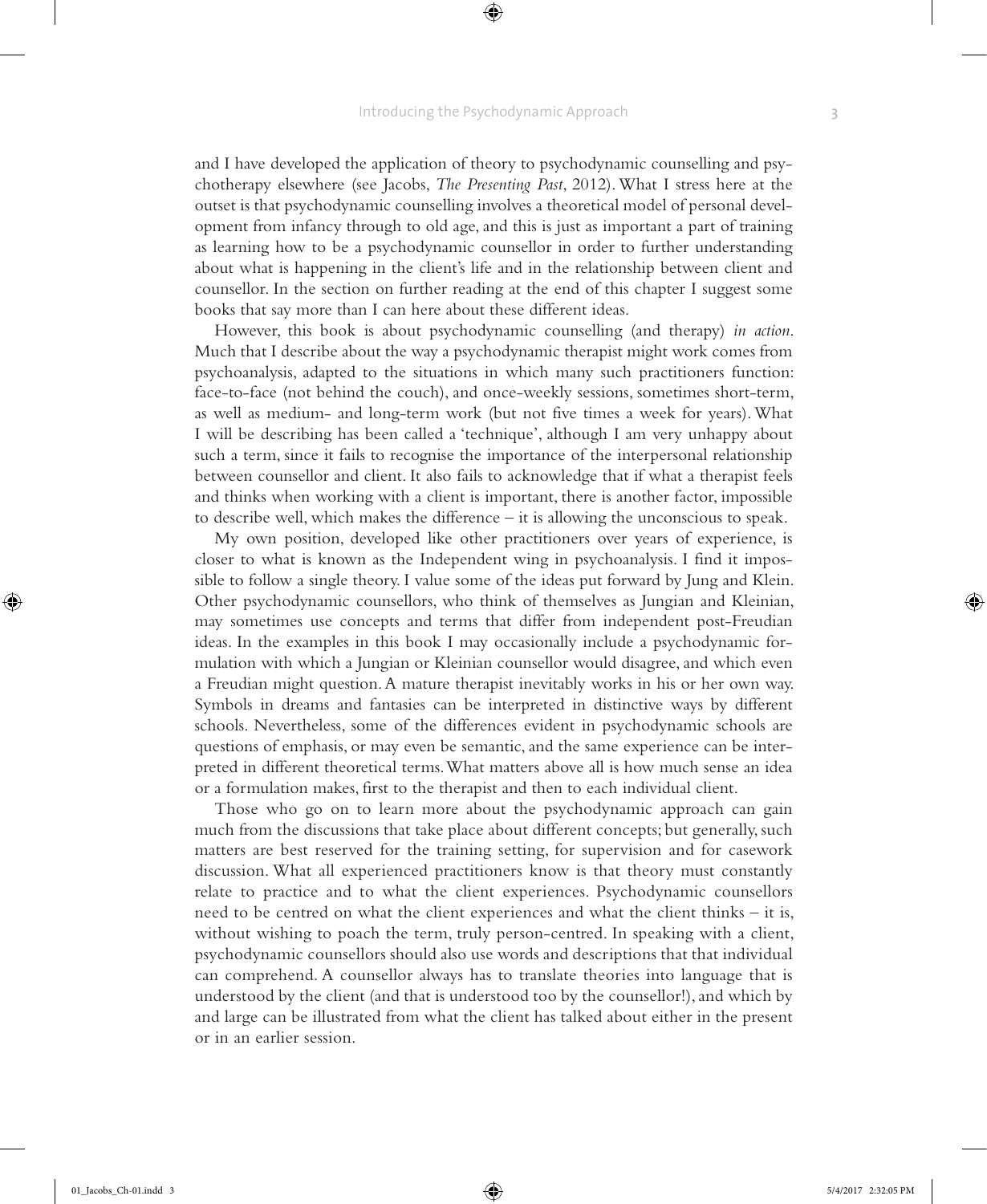But I have already begun to use some theoretical terms myself. I need to explain the most common underlying terms and principles that typify psychodynamic work. Then in subsequent chapters, I will return to Hannah and introduce a second client, in order to consider, in more detail, the ways in which these principles can be seen in action.

# **Why 'Psychodynamic'?**

Given the different theories that have developed from and within psychoanalysis, I believe the word 'psychodynamic' is a particularly useful one, since it encompasses the different schools mentioned above. The word 'psychodynamic' links psychotherapy and counselling with psychoanalysis, although 'psychoanalytic' has largely come to mean long-term psychotherapy, twice or three times a week, whereas psychodynamic counselling is usually a once-weekly process. I recognise too that the term 'psychodynamic' is one that is used in the development of ideas and practice of many who have wished to call themselves integrative, whether or not they attach significance to psychoanalytic ideas. There is a strong psychodynamic component to Transactional Analysis, and many humanistic therapists have adopted certain features of psychodynamic practice. Close demarcations of territory are less in evidence than once they were, except (I am sorry to say) in certain psychoanalytic circles. It is because I do not like to be associated with some of the preciousness and rigidity of some psychoanalytic politics that I prefer to use the term 'psychodynamic', as a term that does not carry too many associations. Nevertheless, like others who are critical of aspects of psychoanalysis, I continually in my work and thinking draw deeply upon the imaginative and thoughtful work and experience of many extremely talented analysts, whose writing is a treasury of insight. Psychoanalysts have contributed more ideas to their own discipline about practice, theory and applied psychoanalysis of the arts than I believe has happened in any other modality.

The term 'psychodynamic' clearly needs some explanation. 'Psyche', the root word on which psychology, psychotherapy, psychodynamic and so on are built, has often been translated in English texts as 'mind'. (See Bettelheim, 1983 for many examples of mistranslation of Freud's work.) Such a translation carries connotations of intellectual processes alone, whereas 'psyche' should also include emotions or feelings. A secular age is not happy with notions of the soul, although some such word as 'spirit' begins to get closer to what psyche means. Psyche, especially as used in psychodynamic literature, means three aspects: thoughts, feelings and the spirit (or perhaps the essence) of a person. I cannot here discuss the complex ideas on the relationship between body, mind and spirit; nor do I know whether these three alone constitute the whole person, or even whether there is one Self or many selves. What I do know is that we have different aspects to our mental and physical processes, which make us who we are. (For a useful overview of the Self across different orientations, see Brinich and Shelley, 2002.) If we think about ourselves, we know there is more to us than mind and body, and more than thought and intellect. Emotions or feelings, mental and bodily, influence and are influenced by the constant interaction between our bodies and minds.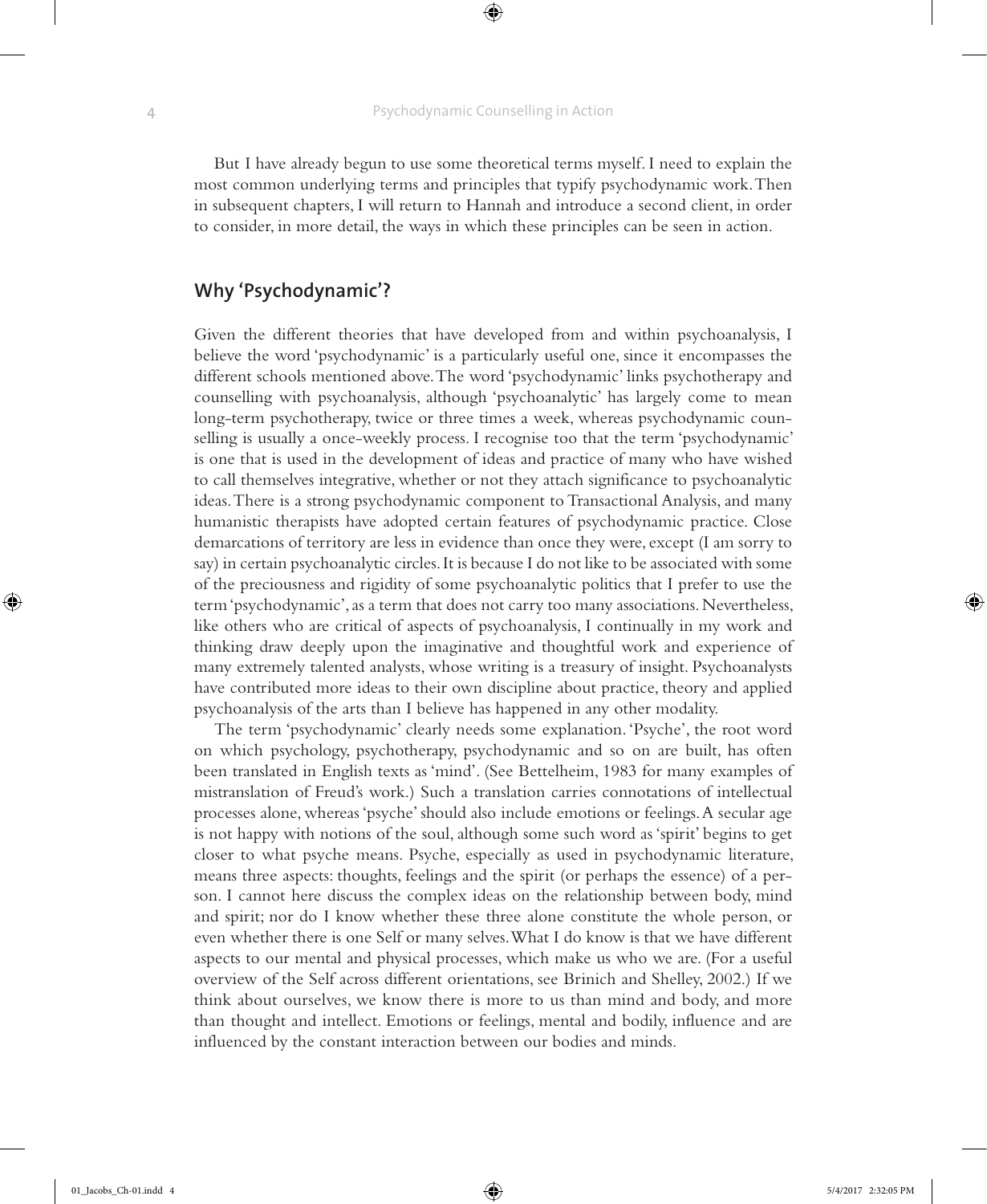⊕

'Psychodynamic' refers to the way in which the psyche (as mind/emotions/spirit/ self) is experienced as active, and not static. This does not simply mean being active in the sense that thinking and feeling are personal activities; nor does it simply mean forces within the psyche that actively seek expression or satisfaction. The weakness of such terms as 'instincts' or 'drives', which were a major part of Freud's early theory (Jacobs, 2003: 43–6), is that they describe a certain sort of activity, akin to energy, but do not appear to give sufficient weight to the relationships between people, or to the dynamic or the movement of energies within them.

What particularly distinguishes the term 'psychodynamic' is that the activity of the psyche is not confined to relating to people, or to objects outside the self (there are few who would contend that). There is a theory in psychoanalysis called Object Relations Theory (comprehensively described in its various forms in Greenberg and Mitchell, 1983, and in Gomez, 1996). The term 'object' in 'object relations' describes how we relate to people: they may be, for example, the objects of our love and hate; 'I', the observer, the lover, the hater am the subject. We also relate to and have feelings about non-human objects (Winnicott used the term 'transitional object' for the function of a teddy bear, or a comfort blanket, 1958: 229–42); and we can find ourselves relating to part of a person: psychoanalytic terminology uses the term 'part objects': the breast, for example, in the mother–baby relationship, or for a fetishist fixation on one part of the body. The object also influences us, which is why a psychodynamic approach stresses what is sometimes called 'the interpersonal' or the 'inter-subjective' aspect of all relationships between our 'selves' and all that is outside us and inside us.

As I say, psychodynamic does not just describe relationships outside ourselves. Psychodynamic activity takes place *within* the psyche, in relation to oneself. Yet 'oneself' is an ambiguous word, because the psyche, or the personality, as I have already suggested above, seems to consist of a number of 'selves'. All this becomes clearer if we consider some very common expressions we use in everyday speech. (See the Exercises at the end of this chapter.)

Take the expression, 'I don't feel myself today'. Here the speaker presupposes that there is a self that is more normally her (or him) and not the one she or he is currently experiencing. In such a phrase the speaker refers to herself or himself as both the subject of the phrase ('I') and the object ('myself'), connected by the verb 'feel'. Take another example: 'It just came over me, and I felt so cross with myself.' Here the speaker refers to at least *three* aspects of the self:

- a. 'it': as if there were something inside me, which took over for a while. The word used by Freud in German for this was the same, 'Es', which should be translated 'It'. It has been badly translated in English texts by the Latin 'Id'.
- b. 'me': which seems like a central part of the self which has temporarily been taken over.
- c. 'I': which here seems not to be a central 'I', but more like a critical, even a hostile, part of me.
- d. and 'myself' may mean my 'It' or may mean my 'me', that has made or allowed this to happen, and towards which 'I' feel cross.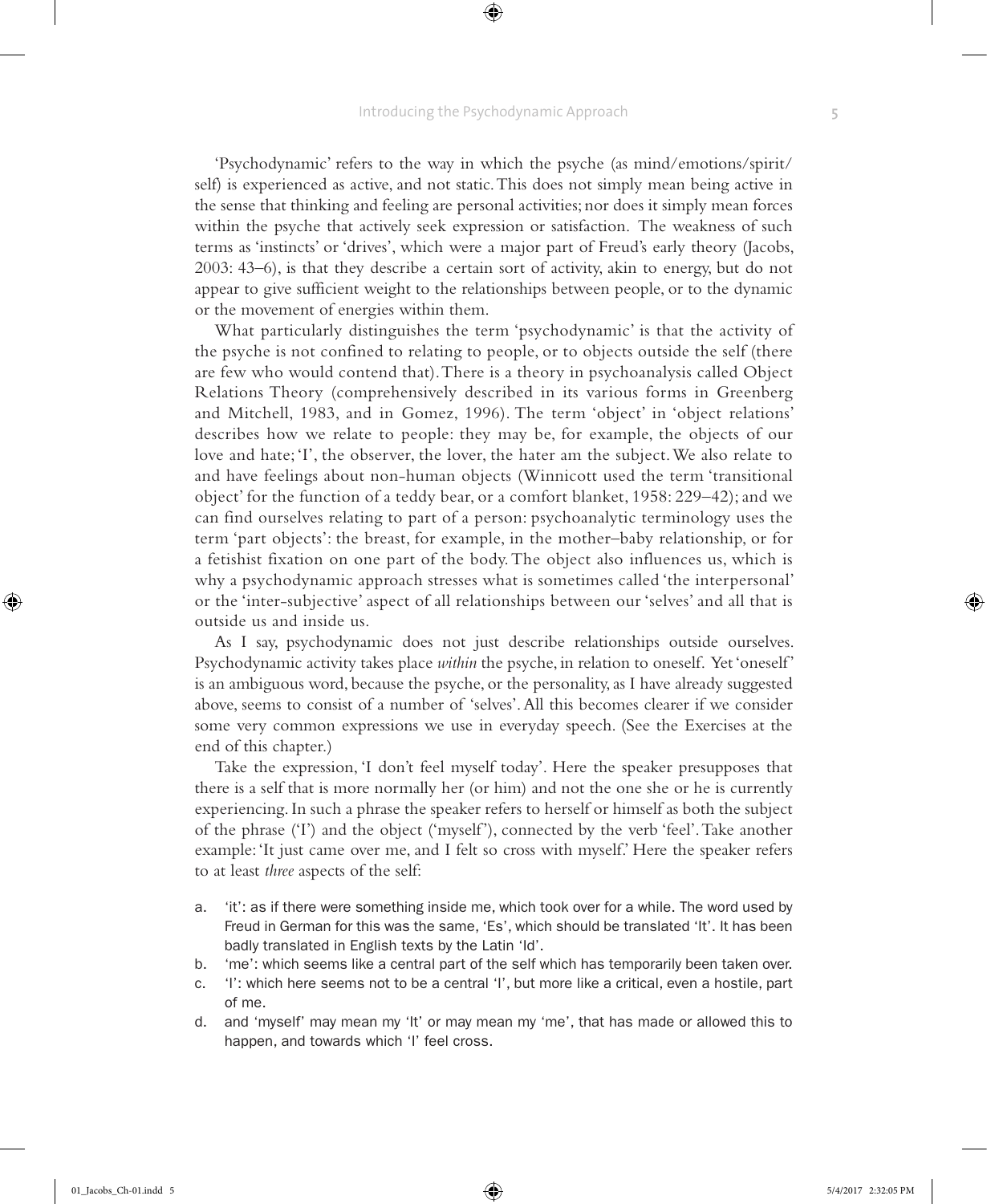To analyse such phrases in this way may appear unduly complicated, but my purpose is to show how internal relationships do not have to be connected with feelings towards anyone else, and do not rely on an external person for their promptings. We can just as easily love, hate, criticise or fear parts of ourselves as we can other people. This is the dynamic within the psyche, as well as between us and other people.

These parts of the self are described in different ways in psychodynamic literature. Such descriptions are attempts to make sense of what we experience, although the diversity of terms used, even in the psychoanalytic tradition, does not always lead to clarity. Freud used the terms It, I and Over-I if we are to more accurately translate his Es, Ich and Uber-Ich (rather than the better known Id, Ego and Super-ego). These meta-psychological concepts illustrate his 'map' of the internal relations within the psyche (Jacobs, 2003: 61–4). Jung used rather more graphic terms, including the persona, the shadow, anima and animus, painting a quite distinct picture of the different aspects that go to make up the whole person or the Self (F. Fordham, 1953; Samuels, 1985). Winnicott wrote about the True Self and the False Self (1965: 140–52; see also Jacobs, 1995: 47). Melanie Klein developed the idea of 'internal objects' (J. Segal, 2004: 43–4). Yet another important Scottish figure, Ronald Fairbairn (1994), did not perceive personality structure in the same way as Freud. Although Transactional Analysis is quite distinct from these psychodynamic theories, it came out of psychoanalysis and has tried to simplify the terms used: it speaks of 'ego-states', parent, adult and child (Stewart, 2013). These ego-states do not simply describe a type of parent–child relationship between two people, one dominating for example, but can also be applied to an internal state: 'your (internal) parent is getting at your (internal) child'.

These internal aspects (or 'objects') of the psyche are formed over the long years of a child's development, as counterparts of the external relationships that predominate in early childhood, principally relating to parent figures. The objects of a child's feelings or fantasies are both external (the parents as they actually are) and internal (the parents as they are experienced, particularly at times of stress). Sometimes the internal objects also represent the parents we wished we had had, as if we try to recover a time of blissful existence. The images formed in the child's psyche become internalised objects, indistinguishable parts of the self, yet with an apparent life of their own. These aspects are more than pictures in the memory; they are as alive and as real within the psyche as they actually were at the time they were first experienced. But not always easily accessible.

A psychodynamic approach gives serious attention to the powerful effect of fantasies. A young child 'thinks' in an uninformed way, less able than a mature adult to check perceptions against reality. Thus a significant aspect of psychological development comes not simply from the way a mother and father relate to their child, but also from the way in which a child perceives and 'pictures' mother and father. Although these early perceptions and rudimentary understandings are gradually modified by the experience of a wider reality, they are never totally lost. Adults can on occasion view the world, or particular persons, or even themselves, through the eyes of the child within them. This is especially true at times of stress, when we can be driven back (or to use a psychodynamic term we 'regress') to earlier ways of thinking, feeling and behaving ('infantile', in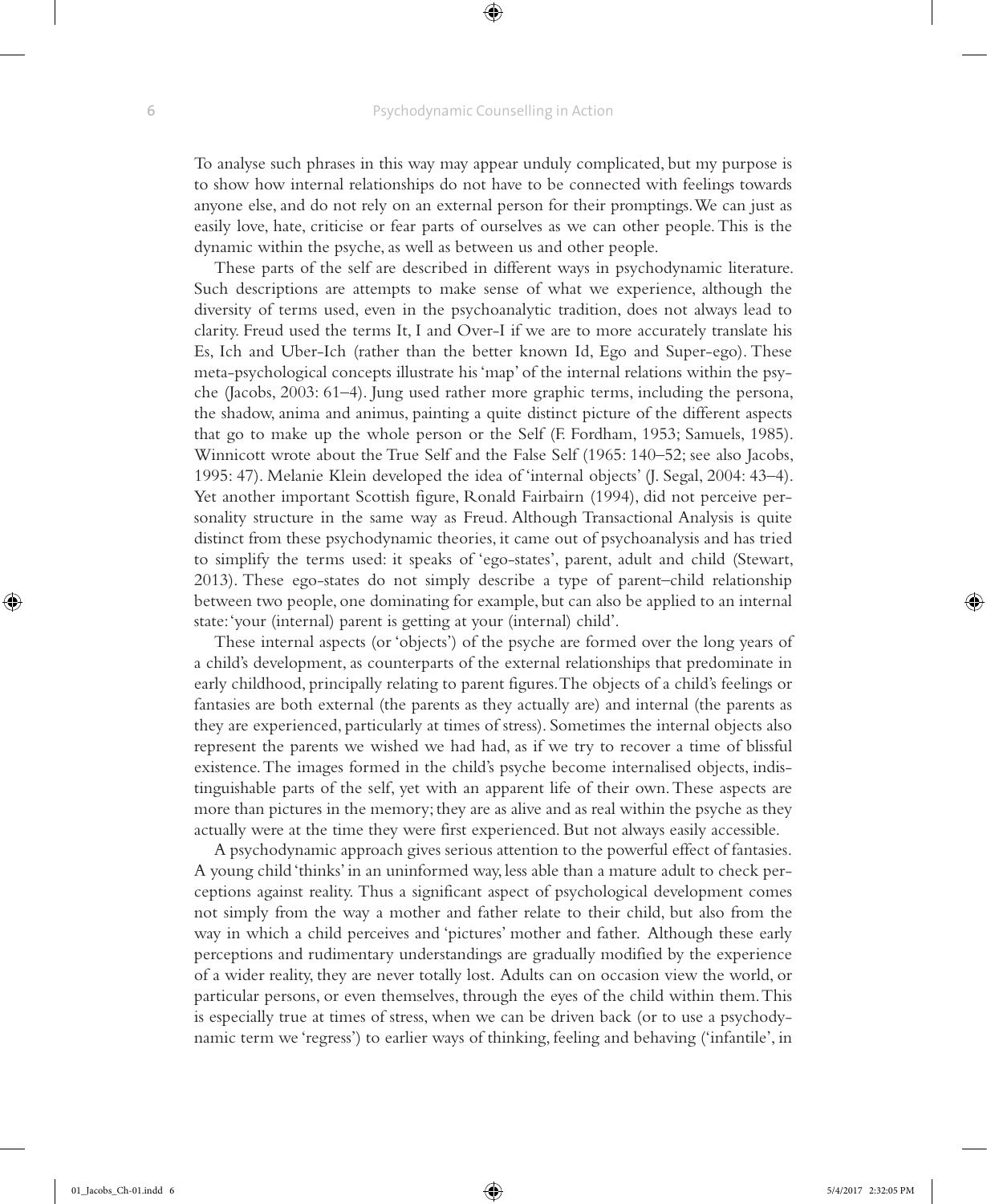⊕

a non-pejorative sense). Psychoanalytic theory suggests, for example, that a child's anger towards a parent can be projected on to the parent, making the parent, who is then internalised, a severe 'bad object' in the psyche that can turn on us in a punitive way.

Stronger emphasis is given to innate factors and predisposition in Kleinian theory, the nature versus nurture debate, although all psychodynamic theories pay equal attention to the importance of the child's early environment, as promoting the foundation of later personality strengths or areas of vulnerability. Hence the importance that a psychodynamic counsellor attaches to experiences and feelings from the client's past, that are sometimes imagined but more often real, because they profoundly colour the present.

This description of the meaning of 'psychodynamic' may seem a long way from early Freudian ideas of the child as a bundle of mainly sexual instincts, waiting to be satisfied. Psychoanalysis and other psychodynamic approaches no longer think in terms of a dominant primitive part of us hungrily waiting to be fed, bursting to defecate, or longing to have sexual release. These are certainly moments of our experience, but they in no way represent the whole. Psychodynamic functioning is both more complex and more complete than such a parody. It includes the powerful feelings in relationships, both between people (parent and child, husband and wife, within a family or a group) and between the different aspects of a person's psyche. The term 'relationship' is more significant than might be apparent from reading early Freudian literature, and far more important to modern psychodynamic theory than Freud's instinct or drive theory. The stages of Freud's original developmental scheme (Freud, 1905b), the oral, the anal and the phallic, can be understood as metaphors for a whole number of features attached to, but not unique to, each point of life (see my *The Presenting Past*, 2012).

All of these factors contribute to the dynamic forces or activities within the psyche, and to the internal relationships between different parts of the self, and to the way they can be 'acted out' in relationships with other people. Object relations theory expresses more clearly the way in which psychodynamic thinking has developed, even if the word 'object' at first looks very impersonal. An approximate synonym for 'object relations' is 'personal relationships', the phrase preferred by the American post-Freudian Harry Stack Sullivan. Apart from relationships to whole persons, the psychodynamic therapist and counsellor is therefore concerned to understand the relationships the client has to her or his internal objects (the internalised aspects of the personality referred to above), to 'part-objects', and to non-human objects. The therapist may detect in his or her own interactions with the client clues as to how significant these different aspects of relationships are.

Such ideas are admittedly complex, but I introduce them to show how important the 'dynamic' is in the term 'psychodynamic'. I prefer to call myself 'a psychodynamic therapist' rather than 'a psychoanalytic therapist', because the term describes how the psyche is continuously active, constantly humming with life, with feelings and thoughts, both when we are awake and when we are asleep, even when we are seriously focusing on reading a book: memories are recalled, feelings are aroused, ideas tumble around. I have only scratched the surface here of parts of ourselves that we will never manage to grasp. But it is what makes the task of a psychodynamic counsellor and therapist so enthralling.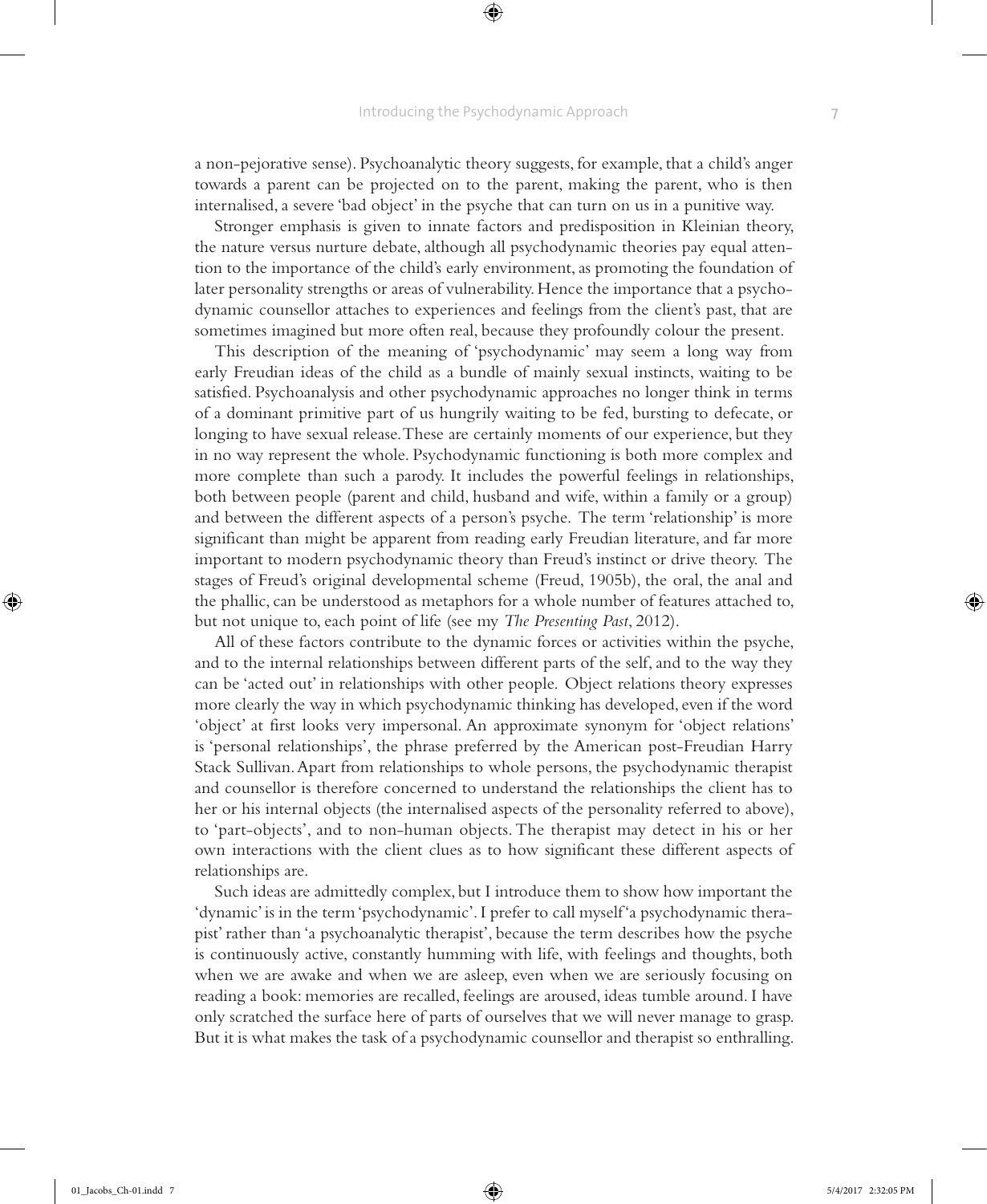### **The Unconscious**

Another term that is not solely used in psychoanalytic thinking, but is used for one of the principal hypotheses of psychodynamic work is the concept of 'the unconscious'. Freud distinguished between mental activity that is conscious, what we are currently thinking and feeling; the preconscious, that which is not conscious but easily becomes so, such as a memory of a fact, a feeling or an event that is readily recalled; and the unconscious, which Freud describes as 'mental processes or mental material which have no easy access to consciousness, but which must be inferred, discovered and translated into conscious form' (1940: 20; Jacobs, 2003: 34–6).

The term is not original. It was a concept current in some of the literature and philosophy of his day (see Edwards and Jacobs, 2003 for a full examination of the term in psychoanalysis and in other models). Freud gave more substance to the term, because he illustrated that what we might call unconscious thoughts and feelings are very significant for understanding features of daily life, as well as psychological distress. It was using hypnosis that first alerted Freud to the influence of the unconscious, since he found that certain memories seemed accessible only to this particular form of suggestion. Freud stopped using it when he realised that it was not as effective in the long term as talking therapy, and it has never been part of psychodynamic practice since. Nevertheless current uses of hypnosis, whether used therapeutically or for rather dubious entertainment, still demonstrate the way in which mind and body can be influenced during and even some time after an hypnotic experience, and how controlling the unconscious can be.

The problem is that the unconscious contains memories, thoughts and feelings of which, by definition, we are not conscious. In itself the unconscious is therefore unknowable. One aim of the psychoanalytic approach is to help bring to consciousness that of which we are unaware, but which may be causing different reactions of which we are aware. Some memories readily come to mind, ready to spring into consciousness given a prompt: what is/was your mother's middle name? Most of us will recall that fairly easily as long as we originally knew it. This suggests Freud's distinction between the pre-conscious and the unconscious is a useful one. But some memories, and some thoughts and feelings in the present, are more difficult to access, and to remember them or recognise them is unpleasant, making us feel uncomfortable, guilty, ashamed or frightened. Sometimes we may remember events and situations fairly accurately, but cannot remember how we felt at the time. What this suggests, to use a psychodynamic term, is that when we do not want to remember what happened, or how we felt, or do not want to acknowledge even to ourselves what we are currently thinking or feeling, we 'repress' that which we do not want to admit to consciousness. But the thing is this: we do not even know we have repressed the unacceptable; we forget that we have even forgotten.

Repression is something we do unconsciously, whereas, to introduce yet another term, we can sometimes 'suppress' a thought or feeling: we do not want to go there, so we force ourselves to think or say something different. Or we do not want to tell the counsellor because we are anxious about what the counsellor will make of it. But we know we have experienced it. Knowing that clients suppress what they actually think and feel is as important in psychodynamic counselling as helping the unconscious to become conscious.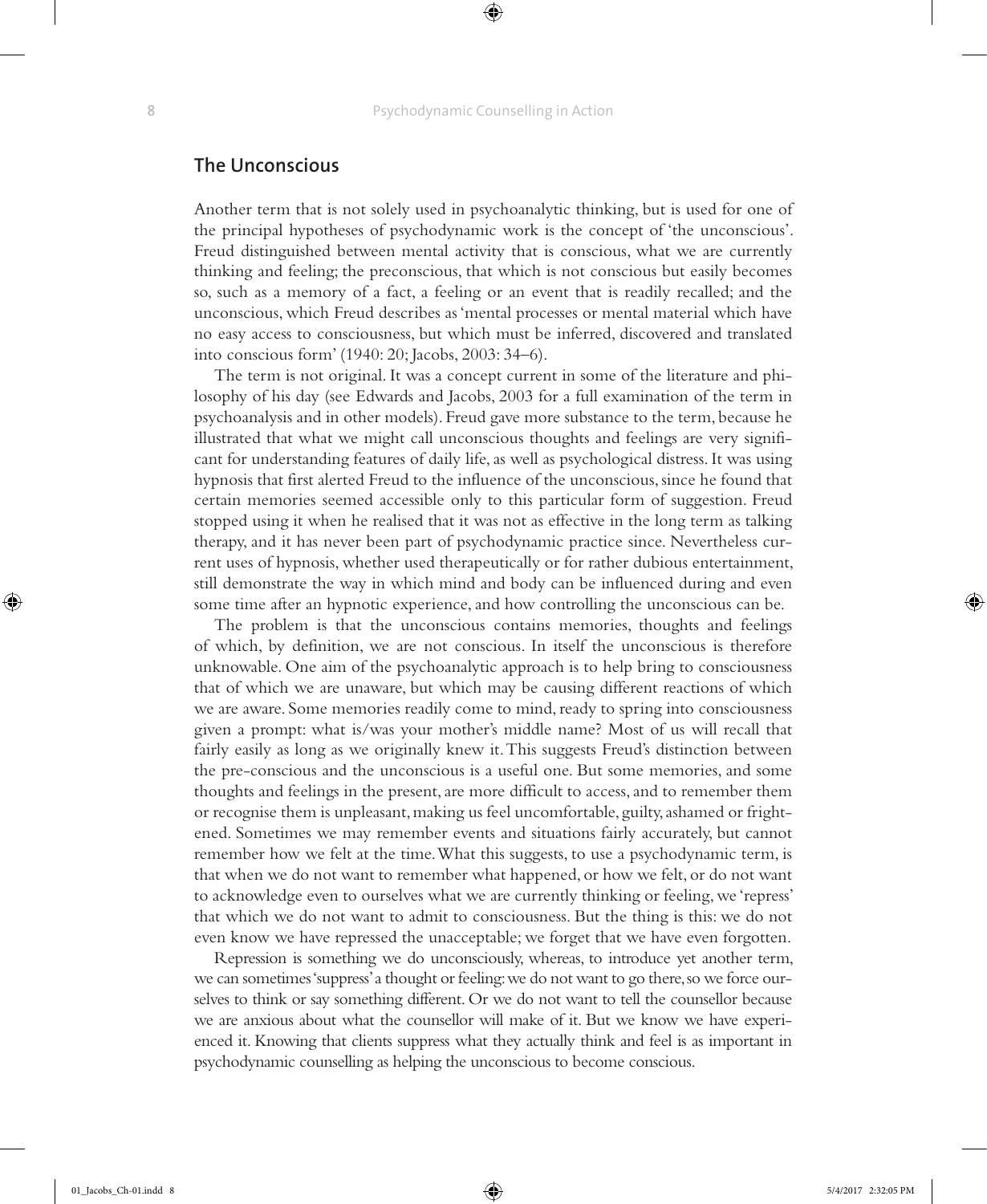⊕

To illustrate this I jump to a much later session with Hannah, when she was recalling the time when she and her grandfather were evicted from their home. I had suggested she might tell me precisely what happened. She spoke in a rather matter-of-fact way, telling me what occurred but not speaking about any feelings she had at the time. She said she had felt very sad at the time, but she did not show her grandfather how she felt, because she did not want to upset him. She had suppressed her sadness. As she spoke and recalled that it was her grandfather's behaviour that was responsible for their eviction, I could see from her gestures and hear in the tone of her voice that she was actually very angry with him; and she recognised that indeed she should have felt very angry with him at the time. When she caught a glimpse of her anger, she said, 'I never realised that's how I felt.' Her sadness at the time was *suppressed* – unexpressed but not forgotten; her anger was *repressed* – not only unexpressed but also forgotten. I had said nothing, although had she not seen it for herself I might have offered my observations to her. She might of course then have denied it: it is always more convincing to a client when they see something for themselves. Nevertheless, given the time constraints of short-term work or once-weekly sessions, it is sometimes better for a counsellor or therapist to share what they clearly observe or detect in a client, which they think the client may not be aware of, if the evidence is sufficiently clear and they think the client could consider it. The therapist is an observer, trying to pick up what the client has not yet recognised, and reflecting it back to the client in an acceptable way. (See Chapter 5 for further explanation of working with a client's natural defensiveness.)

There is no need to unduly mystify the term 'unconscious'. It is a useful shorthand term, a metaphor for that side of ourselves that is hidden from us because the thinking and feeling attached to some experiences are too threatening or too painful for us to acknowledge.

## **Different Layers of Understanding**

Many books have been written in which these and other psychodynamic concepts are discussed, and in which attempts are made to structure a psychodynamic understanding of personal development and of the internal relationships within the psyche. It needs to be stressed that the raw material from which such theories are developed normally comes from the practice of psychotherapy and counselling. Indeed, some psychologists and other critics observe that the weakness of psychoanalytic theories is that they are based too much upon individual practice, and not on extensive research using greater numbers of people. For myself, that is its strength, because I have learned and still learn, from the experience of directly working with many people, about the many different ways in which they think and feel and react to the various situations in their lives.

For a psychodynamic counsellor, psychoanalytic theories provide signposts. They act as rough maps that serve as guides through the often bewildering territory into which the counsellor is led. The primary purpose in psychodynamic counselling is: first, to help clients to make sense of the current situations that they often introduce at the first session; second, to encourage the expression of feelings and thoughts evoked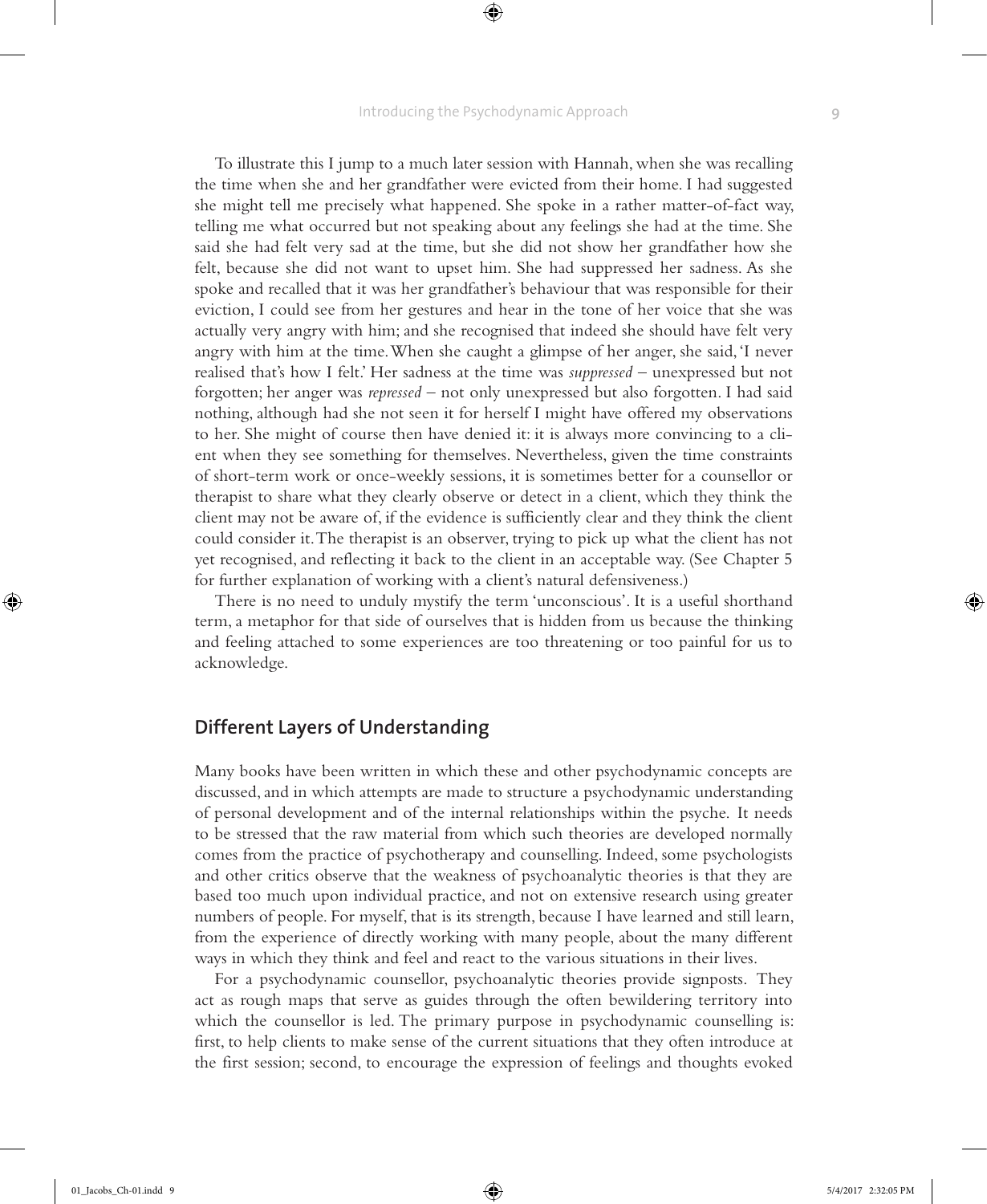by those situations; and then third, where possible, to think about memories that might be associated with their present experience, some of which spring readily to mind, others of which may rise to consciousness as the counselling develops. In addition to actual memories (although that is in itself a slippery concept) a psychodynamic therapist is interested in exploring fantasies and dreams, past and present. What marks out a psychodynamic approach is the identification of links between present feelings and fantasies and past experiences with their associated feelings and fantasies. This is not an intellectual exercise, not acting like a psychic detective, but gradually building up a picture (some call it an interpretation, although Freud called it a construction) of the way the past and the present link in a powerful way, affecting our present thoughts, feelings, fears and desires, and above all our relationships. As later chapters will show, this is often linked to the way the client and counsellor themselves relate. Inevitably, psychodynamic counselling is sometimes shorn of the luxury of time which longer-term psychodynamic therapy permits, and so only concentrates on a segment of the complete picture. But short-term, focused psychodynamic counselling, with concentration on a particular focus, can be equally therapeutic (see Mander, 2000; Coren, 2009; Garrett, 2010).

### **Hannah's Opening Question**

Let us return to that segment of Hannah's first session with me, to illustrate the way psychodynamic counselling approaches her apparently straightforward question: 'Are you a psychoanalyst?' The question can be understood in a number of different ways, and hence it could be addressed in different ways. I could have assumed Hannah wanted a factual answer, and just said 'No, I'm not.' Some might say that in a first session I should have answered it, said that I am a psychodynamic therapist and explained how I work. I do not favour such an approach unless the client asks specifically what my orientation is. Even then I would probably ask whether that mattered. I might have assumed that Hannah was training on a psychotherapy course and was required to experience psychoanalytic psychotherapy. I could then have asked whether that was what she was looking for in a therapist. Or I could have asked 'Why do you ask?', to clarify what kind of answer she was looking for, although I try to avoid 'why' questions.

Counsellors in other modalities would have picked up, as I did, the rather attacking way she asked the question. They might have asked how she was feeling about coming to counselling. That is not an unreasonable response, but as a psychodynamic therapist I am interested not just in feelings, but in meanings, that is in the way a client thinks as well as feels. What did her question mean? It could have meant any of the possibilities I suggest here, and more. So I ask her 'What does "psychoanalyst" mean to you?'

And her answer was potentially revealing. She was concerned that if I were a psychoanalyst this would mean that sex was going to be the main focus of our work together. This may have meant that she was unsure of talking about sex. Because she is a woman and I (the counsellor) am a man, she might find it difficult to talk about such intimate matters. Or she might (though her manner suggested not) have wanted to talk about sex. And she added that she had had enough of that, that is, enough of sex. And what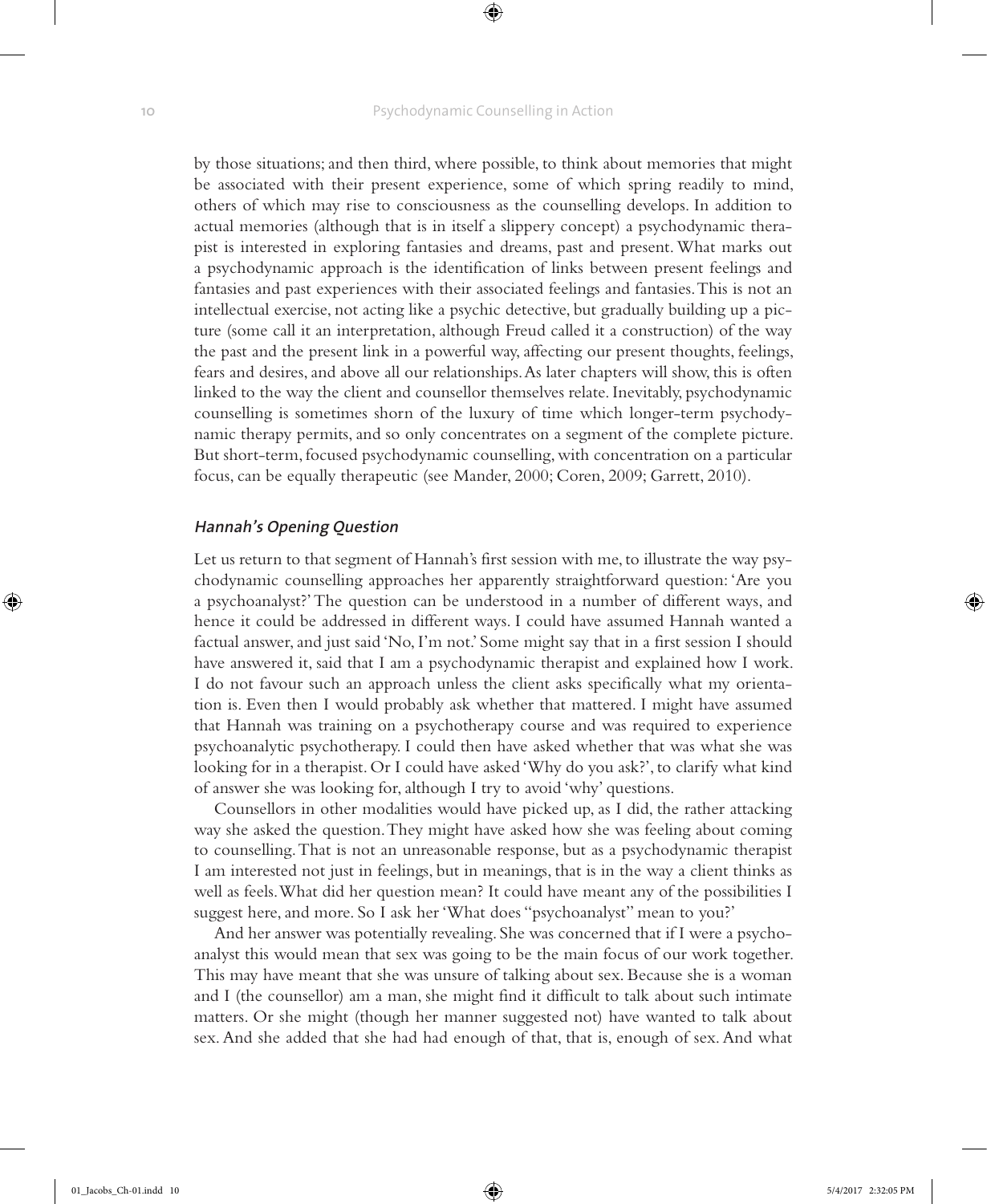did that mean? I did not ask, because that would be treading on her sensibilities about sex too much at such an early stage. She was warning me that this was a subject she was not readily going to talk about. I noted that, stored it away in my memory – remembering is really important for a psychodynamic counsellor, because I often have to wait to see exactly how significant these apparently throw-away remarks are. So I wondered to myself: was it that she was worried in case I was like some other man who had been too pushy about sex, or had even abused her?

I did not know, but I knew from experience that a client's first words can be a pointer to an underlying issue, and that a first session would probably contain all that I needed to know, if only I knew what it was! Many a time I have looked back to my notes on an opening session, much later in the therapy, and seen for the first time what I now knew but did not recognise at the time. Those opening words were actually hints that Hannah was presenting me with an important aspect of her current problems, whatever they might be. That is the reason why, apart from showing a client where to sit and trying to convey a welcome in my manner and facial expression, my first action is simply with an open gesture of my hand to invite the client to speak.

It is this way of approaching what clients say (and sometimes do not say) that forms the core of psychodynamic counselling and therapy: how they say things; how they sit; how they respond verbally and non-verbally; how they feel now and what they felt then as they talk about what has happened to them; what they thought then and what they are thinking now; and any of the possible meaning(s) of what they are presenting in the session – this is psychodynamic counselling in action. The opening moments of the first session with Hannah presented a number of possibilities, which I stored away in my mind until such time as there was some confirmation of the significance of any of them. This led me naturally at the time to consider other questions, but I was not going to ask yet about her present and past relationships, and previous and present experiences. I hoped that in due course Hannah would tell me without me having to ask, although I might ask when the opportunity arose. What had happened in Hannah's past and what was happening now? What had she experienced or was she experiencing, both in reality and in her perception of reality? These were all pertinent questions as I started counselling with Hannah, even though at this stage I had no idea of whether or not such history would turn out to be relevant, or how it might relate to her present problems.

I hope, within the two case histories that run throughout this book, to provide examples of the significance of a client's history, and that they will illustrate the interaction of the past and present, including the way history is repeated in the relationship between the client and the counsellor.

### **The Counselling Relationship**

I have referred so far to the external world and the inner world, to the conscious and the unconscious, to the apparent meaning and deeper meaning, the past and the present, and the dynamic between these different aspects of the one person. A psychodynamic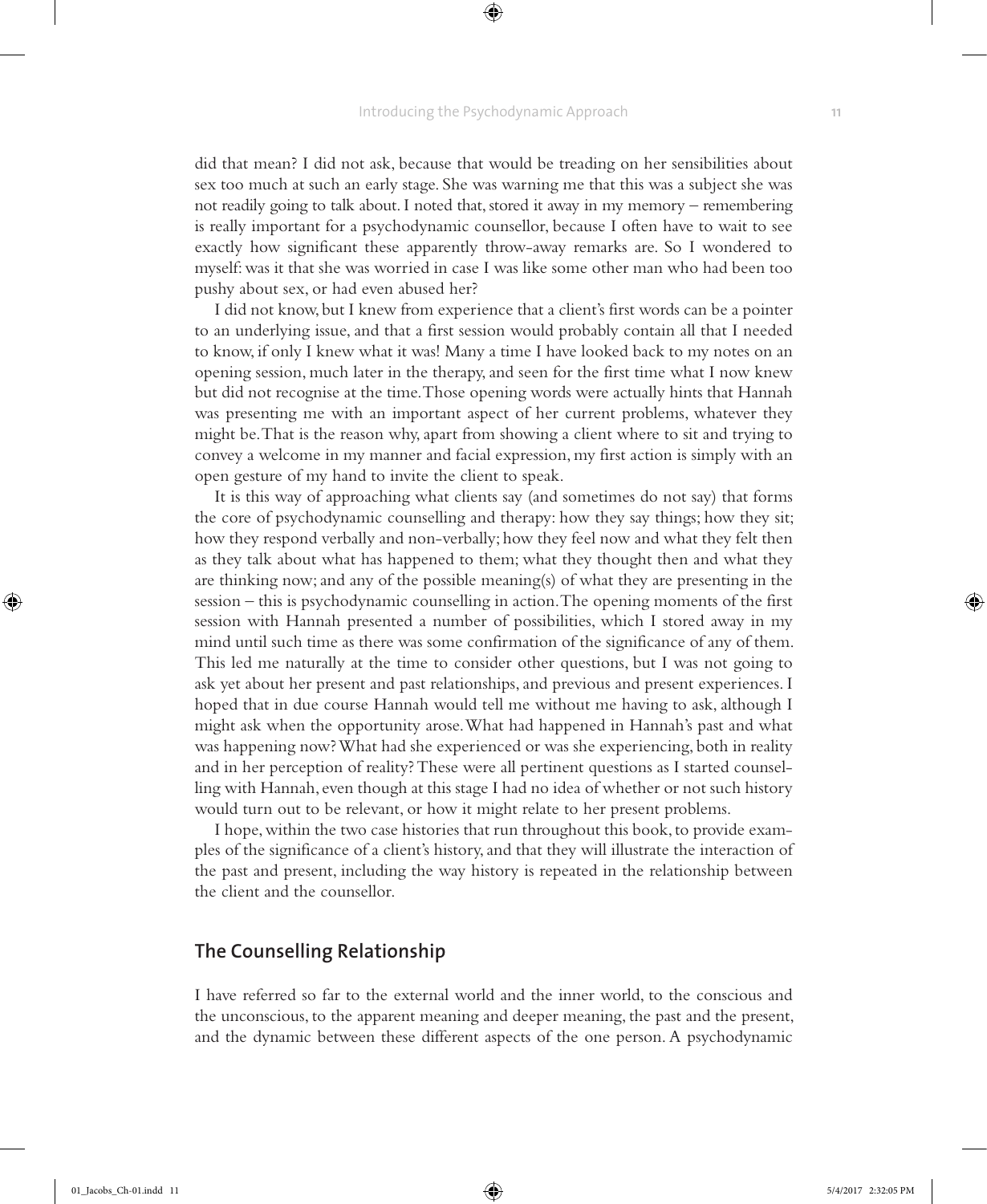approach believes there are constant links between external and inner 'worlds', between relationships to others and the internal relationships within the psyche, between past and present experience. Equally, there are always subtle links of one kind or another between what a client describes in their experience 'out there' – that is, outside the counselling session – and what might be happening in the relationship between counsellor and client. Sometimes these links are noticeable: psychodynamic counselling concurs with many other counselling methods in that in the immediacy of the counselling situation there are sometimes obvious signs of the way the client relates and responds to others outside the counselling relationship, because they are apparent in the counselling room too. At other times they are not so obvious. Hannah demonstrated this when she talked about not really wanting to see a man, hinting at the possibility, but it had yet to be confirmed, that she might find difficulty relating openly or trustingly to other men as well as myself.

It has been well demonstrated that perhaps the most important factor in any talking therapy is the relationship with the therapist – meaning by this the manner and attitude of the therapist towards the client, how safe the client feels with the counsellor, and the model of good relating evident in their work together. I want to foreground this and emphasise that it is essential in psychodynamic counselling as well. I fully support the core conditions that form the basis of person-centred counselling, congruence, unconditional positive regard, and deep empathic understanding. As Peter Lomas says, too many therapists (and here he means psychoanalytic therapists) are too modest to claim that the client is helped by 'my warmth, integrity, courage, strength, sensitivity, realism, honesty', instead saying it is the technique that is most important (Lomas, 1973: 135). But note, he does not simply refer to warmth and sensitivity. I have myself written, with the humanistic and integrative therapist John Rowan, about the authentic therapist (Rowan and Jacobs, 2002).

But just as person-centred therapy involves a lot more than the core conditions, so too psychodynamic counselling involves a lot more than creating and sustaining a good relationship. For myself, practising as a psychodynamic therapist, I regard the core conditions as necessary but not sufficient. Psychodynamic therapy and counselling pays particular attention to two aspects of the therapeutic relationship, what are known as transference and counter-transference. I discuss these and other aspects of the counsellor– client relationship in Chapter 6. To my mind, there is too much mystification of transference, which is now widely recognised as a common feature of relationships, particularly in those that are close or involve authority and power issues. But how to recognise transference and counter-transference is often not so straightforward. What I want to stress here is that from the very beginning, how Hannah relates to me and I to her are to the forefront of my mind. We may both be anxious – her probably more than me, although her opening question has thrown me and made me particularly careful in how I respond to her. I need to try to create the beginnings of a relationship where she can trust me. But however much she might begin to trust me, that concern about working with a man remains an issue.

Transference and counter-transference do not simply occur in psychoanalytic and psychodynamic therapy. As a supervisor of counsellors and therapists of different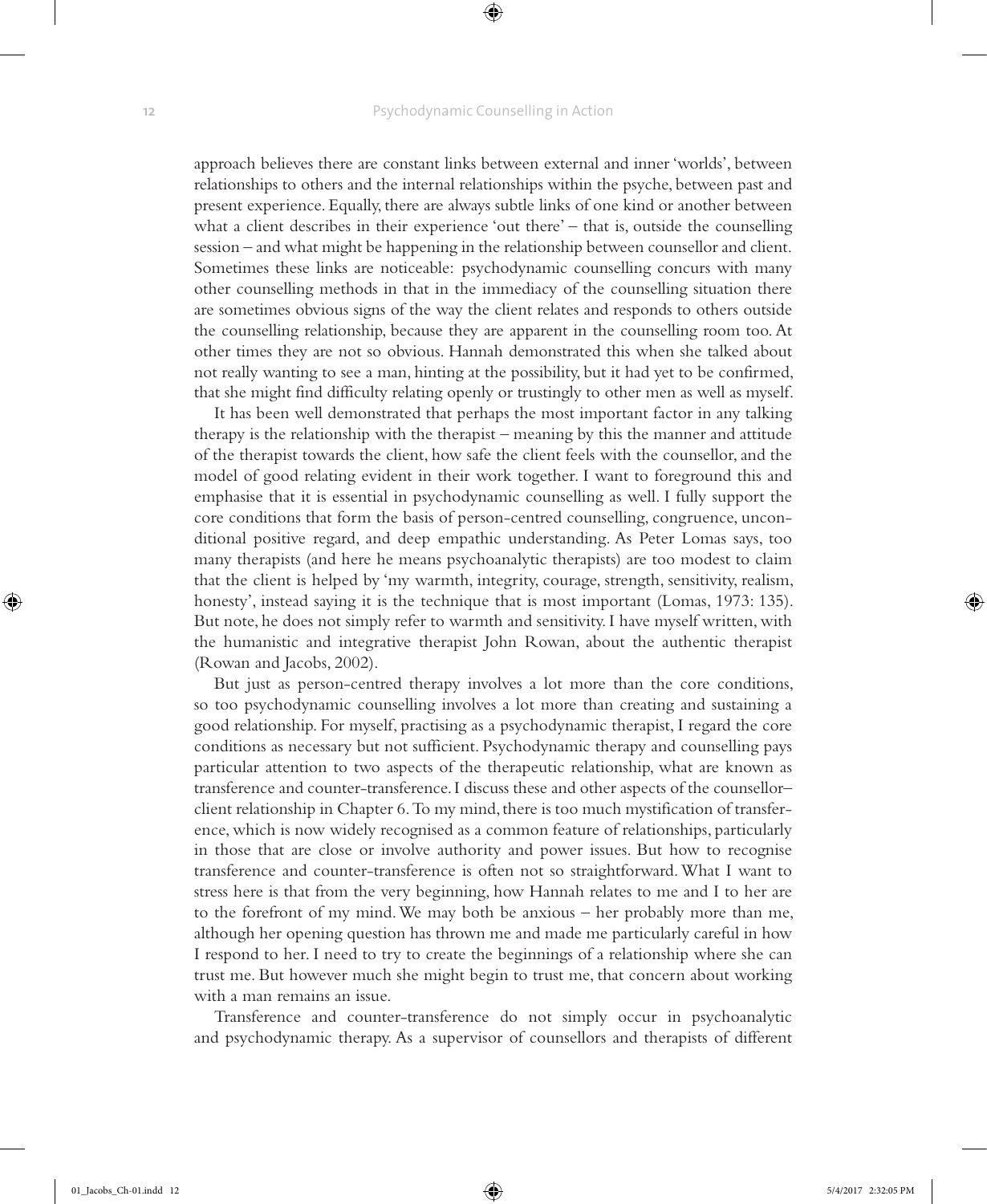persuasions I see how transference and counter-transference pervade all counselling relationships, without having to be made explicit. Counsellors rightly stress the necessity of unconditional regard – the ability to accept others, whatever they say or do, without preconditions. Viewed psychodynamically, this quality in the counsellor means that a client can begin to experience the counselling relationship as one that repeats the best aspects of a good parent–child relationship. Understood from a psychodynamic perspective, this is known as a positive transference relationship between counsellor and client. Where a client feels suspicious or hostile to a counsellor from the outset, this is known as a negative transference. For the most part a positive transference calls for little or no comment. If, however, a client's previous experience of parents, teachers, even other therapists has led to distrust and defensiveness, this negative transference needs, over time, to be understood and worked through, partly through a different experience with the counsellor; but (and this would be an important part of a psychodynamic approach) through identifying a pattern which is likely to intrude on other relationships outside counselling as well.

There are important differences between the type of counselling which attempts to provide a positive corrective experience for the client through the attitudes of the counsellor and the more deliberate use of what I think is rather misleadingly called 'the transference relationship'. It is misleading because transference to the counsellor is only one part of it, as I explain further in Chapter 6. A psychodynamic counsellor will seek to identify and discuss feelings in the client transferred from other relationships, and work with the client to understand them. For example, with Hannah I suggested to her that she was afraid that, like Freud, I would be interested only in sex. I thought that she had a perception of Freud that she had transferred on to psychoanalysis as a whole, and on to me as a counsellor in particular. It was far too early for me to want to look for an explanation of this, or of her anxiety, but I stored away in my mind the possibility that she might be transferring on to Freud, about whom she probably knew only from stereotypical opinions, and on to me as a putative representative of Freud, some past experience of feeling a man's salacious sexual interest in her. The reader will have to wait, as I myself did, to see whether there were indeed any grounds for such a hypothesis.

### **The Repetition of Failure**

There is a further important aspect to the idea of the negative transference, which makes a psychodynamic view of the role of the counsellor rather different from many other counselling approaches. It is not just trying to detoxify a client's negative transference towards the therapist, but to recognise that this has therapeutic value in another way. Providing a corrective experience of how well a relationship might work is of course important. If this can be internalised, so that a client can relate to themselves more positively as well, this is a bonus. But even a positive transference can be frustrating, because a therapist is not available outside the counselling session, in the week between appointments, or beyond the time when counselling must come to an end (which in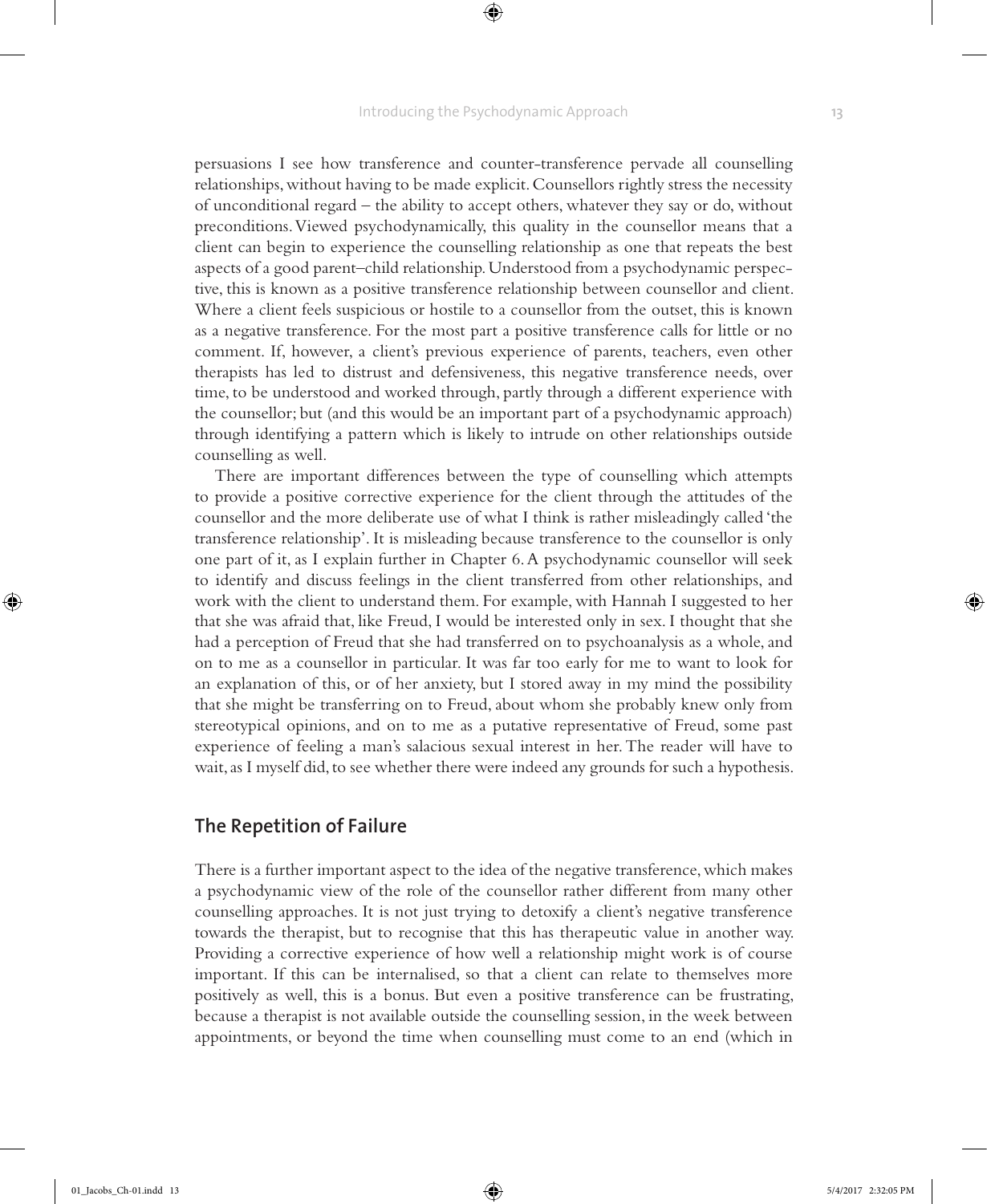these days of pressure of counselling services is sooner rather than later). It is impossible for a counsellor to be the constant good and loving parent-figure the client might have wished for. The counsellor will also *inevitably* repeat the failures and shortcomings of those people whom the client has known and suffered from – from childhood into adult relationships. '[The therapist] can never make up to clients for what they have suffered in the past, but what he can do is to repeat the failure to love them enough… and then share with them and help them work through their feelings about his failure' (Winnicott, quoted in Malan, 1979: 141).

Counselling can at times involve as much disappointment for the client as it does satisfaction. Counsellors are not miracle workers. A counsellor does not usually provide clear guidance and advice, which the client might initially expect. The counsellor cannot be a friend or an intimate partner in the way that a client may sometimes wish. In these and so many other ways, the counsellor, simply by acting as a counsellor should, repeats some of the negative experiences that still influence the present, including the frustration in past experiences, perhaps even in present relationships. While some clients' problems are caused by obvious, deliberate and traumatic maltreatment on the part of parents and others, all too often the 'failure' of relationships occurs in what is *not* done as much as by what is done. This includes the unavoidable failure of the parent to be the ideal figure whom the child somewhat unrealistically wished for, or the idealised partner whom a man or woman unrealistically believes to exist. An internalised parent figure goes on being mourned, or even punished, in the child's inner world. Psychodynamic theory also takes account of the power of these fantasies to distort perceptions and relationships.

An example of this failure on the part of the counsellor occurs in the opening moments with Hannah. She had wanted a woman for her counsellor. I drew attention to the fact that she found herself talking to a man, wondering whether she might respond, either by expressing her negative feelings about me being a man or, alternatively, by saying what talking to a woman would have meant for her. Again, we have to wait and see whether this disappointment meant more to Hannah than she had so far voiced and, if so, what that disappointment signified.

One way in which the counsellor may fail a client is through the ending of sessions and the conclusion of counselling itself, because despite what a therapist may give, he or she can never give enough. That failure is felt in a variety of ways: some clients feel let down through not having achieved as much as they had initially hoped for; others feel rejected by the counsellor; some feel angry, others sad, a few even feel glad to get away. I look at endings in Chapter 7, but here draw attention to a further central feature of psychodynamic therapy and counselling, which is the emphasis on working with ending and working with loss, including loss of the counsellor. Although the brevity of some counselling contracts does not allow most clients to become accustomed to a regular weekly opportunity to be with a counsellor, even short-term counselling promises some hope to a new client, who may expect that more can be achieved than is actually possible. Whether counselling is short term or long term, appointments last for less than an hour, there are breaks in continuity at holiday time, occasional alterations because of illness or other exigencies, and at some point there has to be an end to the work together.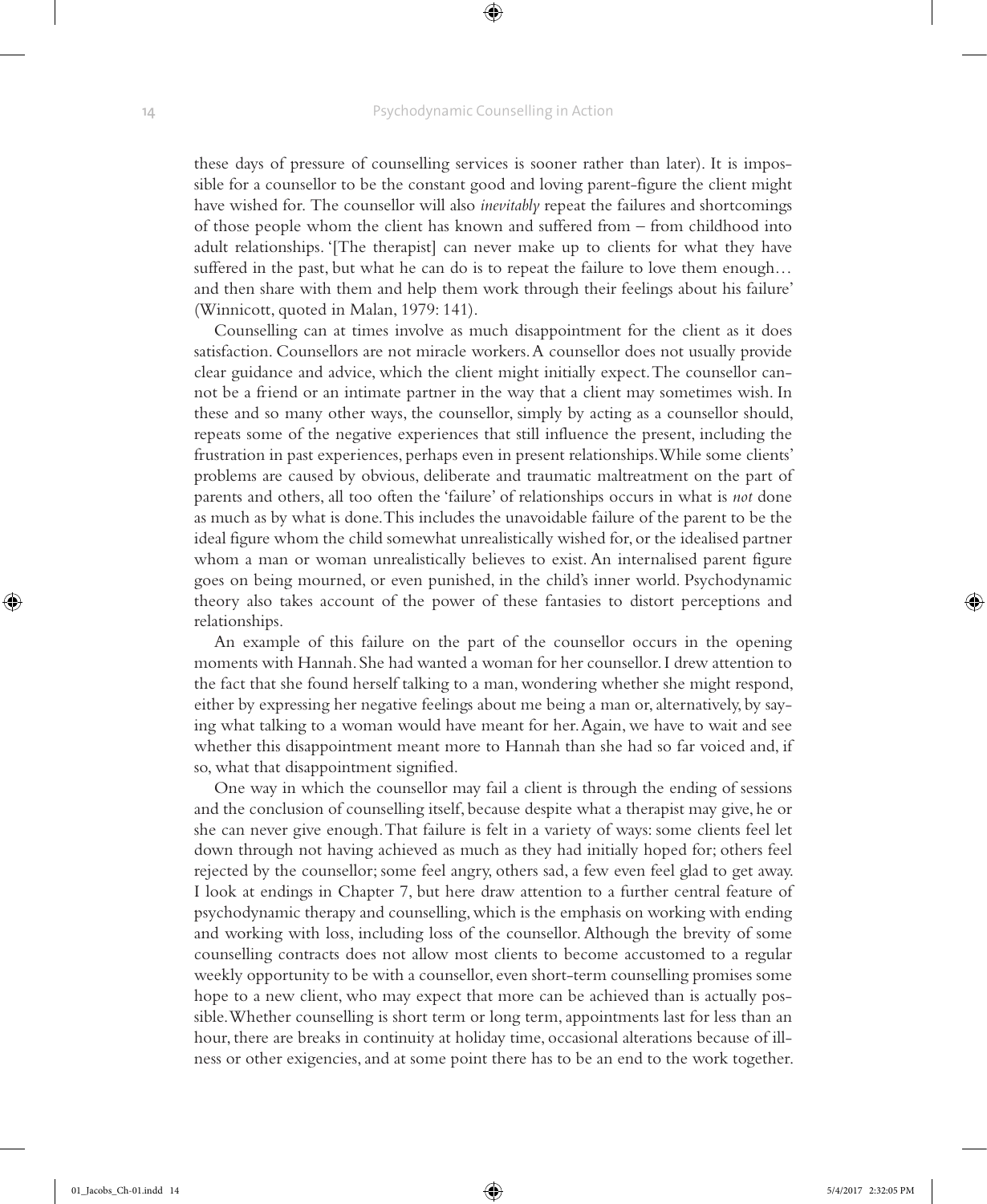⊕

These breaks and endings repeat the limitations and losses which everyone experiences throughout life, but which were felt more acutely in early childhood. They therefore provide opportunities for clients to work through early frustrations as well as losses in the 'here-and-now' in the relationship between client and counsellor.

# **Using Defences and Resistance**

Another major focus in psychodynamic therapy and counselling is understanding and working with defensiveness, which can take the form of resistance to aspects of the counselling process. Resistance is another term used in psychoanalysis. It describes different ways that a client may consciously or unconsciously use when they cannot talk freely, or cannot acknowledge thoughts and feelings, because they are afraid of what they might say or feel and of the counsellor's reaction. It is closely linked to the concept of defences, natural ways in which we defend *ourselves* against acknowledging painful, shameful, unacceptable thoughts and feelings.

Counselling and psychotherapy require time to be effective (although it is surprising how much can be achieved in a short contract when the counsellor is experienced). The process cannot be hurried, although in short-term work it can be actively focused. Clients have to work at their own pace. It takes time for the strength of defences to be recognised. However much clients want to change, or wish things could change, at the same time they can be anxious of what they will learn about themselves in the process, or what may happen if they alter ways of being, relating or acting.

Hannah showed a hint of a possible resistance when she mentioned having had 'enough of that sort of thing', with reference to sex. She was making it clear that I might get metaphorically slapped down if I explored that particular subject. What distinguishes the psychodynamic approach is the recognition that resistance has to be handled by understanding the *reasons* for such defensiveness. The counsellor is as interested in understanding the defence as in anything that the client might be defending against. Only the client can withdraw the resistance, although a skilful and sensitive helper tries to help the client understand the reasons for their resistance. Resistance renders the results of short-term work less penetrating than might be the case in longer psychotherapy. I discuss this issue further in Chapter 5.

### **A 'Rule' for the Counsellor and a 'Rule' for the Client**

By deliberately holding back at points when in normal social conversation they would usually say more, nearly all counsellors encourage clients to follow their own agenda and to explore their feelings, thoughts and fantasies. Such holding back on the part of the counsellor is known in psychodynamic work as the 'rule of abstinence'. It does not mean total silence, nor does it mean being an impersonal blank screen; but it does involve being careful not to intrude upon what the client is trying to express. The counsellor's abstinence can give rise to negative feelings in the client, who may see in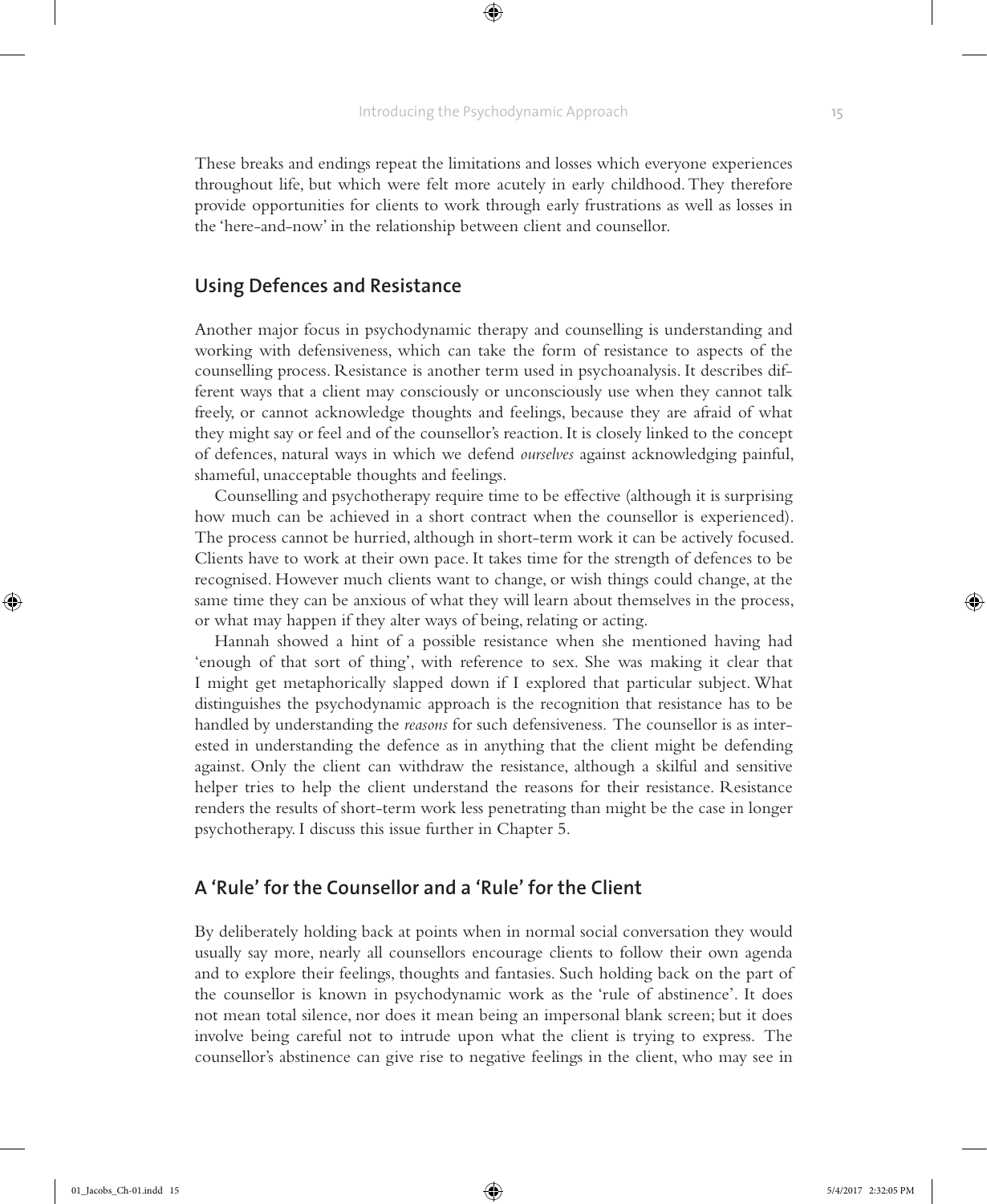#### **16** Psychodynamic Counselling in Action

⊕

the counsellor's withholding the same failure to provide good enough care that he or she may have experienced from parents as a child. With some clients it is necessary to prompt rather more in early sessions than a counsellor would wish, but always with the aim of trying to encourage the client to take the initiative, as well as to tolerate moments of silence.

This attitude on the part of the counsellor or therapist complements another 'rule' in psychodynamic practice: the rule of 'free association'. The client should express 'everything that comes into his head' (Freud, 1940: 407). Freud tells us he put it this way to his patients:

You will notice that during your narrative a number of thoughts will occur to you, which you would like to reject because of certain critical objections. You will be tempted to say that this does not fit in here, or it's completely unimportant, or it's pointless, therefore you don't need to say it. Don't give in to this criticism, but say it anyway. (Freud, 1913/2002: 56)

Most counsellors prefer to encourage this freedom of expression, without laying it down as a rule, since this might only serve to increase a client's anxiety or resistance. The reason for this 'fundamental rule' (as Freud called it), and the 'rule of abstinence' on the part of the counsellor, is to encourage the client, to put it simply, to 'let things slip out': not just the feelings behind the words, nor just the facts about a situation, but all the apparently insignificant details as well, since such a free flow provides the opportunity for even more understanding of the client's fears and fantasies. Free association on the part of the client, and a similar freedom to allow thoughts and feelings to come to mind on the part of the therapist (known as free-floating attention), distinguishes the psychodynamic approach from those modalities where the counsellor takes a much more active role.

There is an early example of the use of this rule of abstinence in the opening of the 'conversation' with Hannah. When she asked me, 'Are you a psychoanalyst?' I did not initially answer her question, as I might in any other conversation. I wanted to know what the term meant to her, because I wanted to discern the possible fears and fantasies she might have about coming to see me. Her reply furnished some initial possibilities for thinking about her internal world and her past and present relationships.

I use the term 'rule' because that is the way psychoanalysis describes it. But it is a rule that is neither rigid nor immutable, and it is, as Hamlet says, 'more honoured in the breach than the observance'. It is an ideal at which we always aim. Psychodynamic counselling is not to be characterised as Mearns and Thorne (2013: 23) do as obsessed with structures and boundaries. Psychodynamic counselling is not about techniques or theories: if it sometimes appears as if these are central, it is only because they are an aid to learning, and provide a framework within which each counsellor works distinctively and thoughtfully with each individual client.

There are times when rules cease to be helpful. Techniques need to be adapted to each situation. Theories are always open to adjustment and change. But to return to Hannah, the reader will have noticed that I did answer Hannah's question, but not immediately. I wanted to ease her anxiety, and I had gained enough from my initial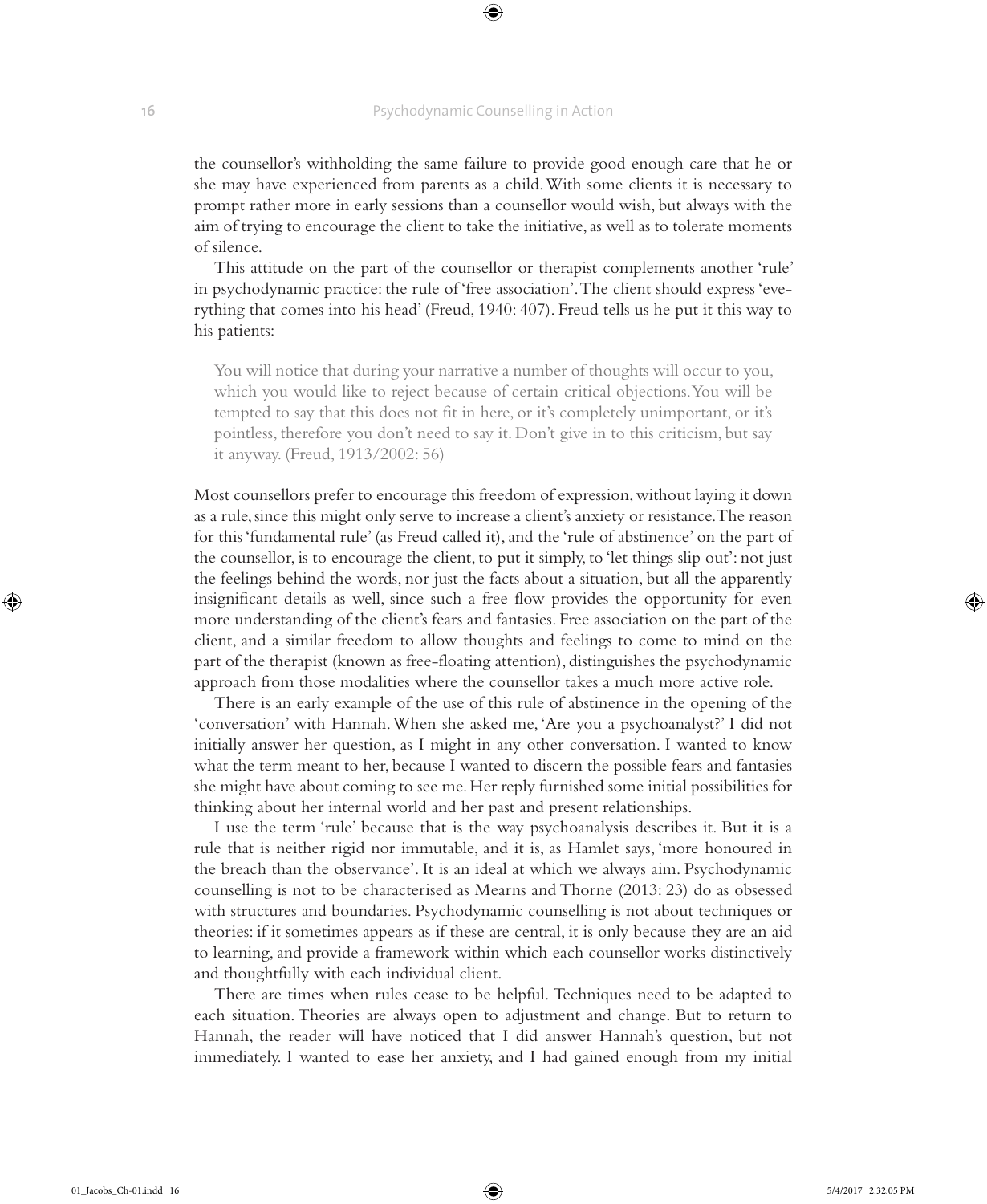⊕

abstaining from answering her question to be able to tell Hannah that I was not an analyst. Indeed, it was important not to mislead her into thinking that I was other than I am. To abstain further would have laid claim to a false status, and I am not into that.

# **Psychodynamic Counselling and Psychoanalysis**

Hannah's question to me about whether I was a psychoanalyst had led me to explain that I am not a psychoanalyst. I do not particularly want to tell her that I am a psychodynamic therapist and counsellor, since these distinctions really do not matter outside our professional rivalries and our need to define ourselves as therapists against each other. I am clear that counselling is not psychoanalysis, nor is it long-term psychotherapy. Psychodynamic counselling has many resemblances to psychodynamic psychotherapy, and where the contract becomes at all extended, and where the work becomes focused on the interpenetration of past and present and the nature of the therapeutic relationship, then the two terms are to my mind interchangeable. There are interesting questions about differences, but they are not easily resolved, and the view that I and others in a working party for the British Association for Counselling and Psychotherapy came to is that the differences are degrees of understanding and experience rather than professional titles (Jacobs, 2009a: 164–5).

My reader is more likely to be someone starting training as a psychodynamic practitioner, and probably as a counsellor rather than as a psychotherapist. Some may go on to train as a psychodynamic or psychoanalytic therapist. Counselling courses where there is a high level of expertise in supervisors, or counselling agencies that draw upon experienced therapists as supervisors, can produce counsellors who are as effective as any registered psychotherapist. But inevitably those who are trained as counsellors find that as they gain more experience and add to their initial training, they are functioning as much as a psychotherapist as a counsellor. They take on clients whom they would have felt ill at ease with when they started their practice. They may undertake long-term work rather than the short-term therapy that their first placements offered. What interests me more than the labels we use to describe ourselves and our work is our capacity to develop more understanding and insight, to learn more about theories of personality development, research methods; the fine-tuning of assessment skills and of evaluations of effectiveness; the development of an internal supervisor; a greater capacity to contain anxiety; an honesty that means we can learn from mistakes as well as feeling more at ease with not knowing the answers. These are all qualities that a practitioner aims to acquire through ongoing personal and professional development.

There are certainly adaptations that have to be made in order to use the psychodynamic approach in counselling, where, on the whole, contracts are shorter and assume a significance that is not so apparent in long-term therapy, where there may be no definite time limit. I discuss contracts further in Chapter 4 (see also my chapter in Sills, 2006). Working once a week with a person, rather than several times a week, puts some limits on the type of client who can be seen, although experienced psychodynamic counsellors often see clients who are as damaged as any seen by psychotherapists. I examine the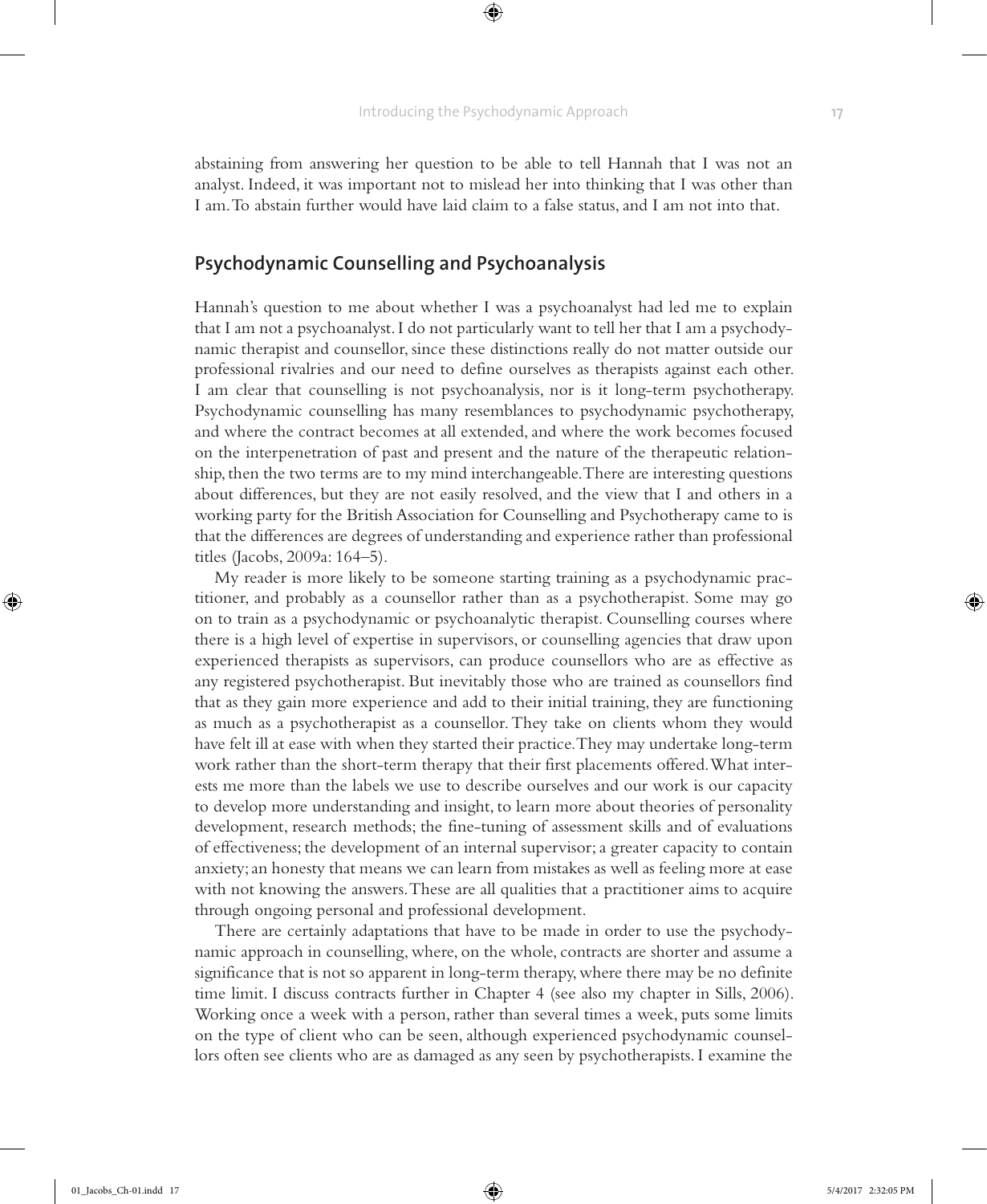#### **18** Psychodynamic Counselling in Action

⊕

question of suitable clients in Chapter 3. Aims in brief counselling are necessarily more limited. Finding a focus for the counsellor's attention, and even for the client's goals, may sometimes be desirable, given the mass of information which some clients produce. There is a sense in which a counsellor has to think more quickly (while at the same time maintaining the right pace for the client) because the opportunities for accurate and helpful interventions are much reduced. Psychodynamic counselling involves condensing the psychoanalytic method, and this can be taxing, because a psychodynamic training cannot help but make the counsellor aware just how complex both the process of therapy and the human personality are, and just how slow the process of change often is. Yet despite the limited objectives of the counsellor, significant shifts in perception do take place and vital insights can be achieved, both through the natural wish of the client to progress and through the careful application of the psychodynamic method. The psychodynamic approach, which the counsellor shows in action in her or his work with the client, is often used by the client in the way they begin to think about themselves, as the process becomes yet another of the internalised relationships in the client's psyche.

Such is the influence of Freudian thought on Western culture that the psychodynamic approach is not as strange as it might appear in cold print. In this chapter the main distinguishing features of psychodynamic counselling, modelled as it is on longer-term psychotherapy, have been introduced. These are: the interrelationship of external and internal worlds, regression under stress, object relations, the unconscious, the significance of the past and its repetition in the present, the transference relationship between client and counsellor, the value of failure on the part of the therapist, the use of endings, the importance of understanding resistance, and the rule of abstinence. Later chapters show these various features in action.

Although some of these terms are specific to psychoanalytic and to psychodynamic therapy, my guess is that counsellors of different theoretical persuasions already use some of these ideas and have this understanding, sometimes without knowing that they have their origins in psychoanalysis. While it is important that what I concentrate upon in these chapters is distinctive, I must repeat that certain basic approaches are common to different methods of counselling, and are equally important in psychodynamic work. Indeed, some of these basic techniques and assumptions either owe their origins to, or are at least prefigured in, the development of Freud's own approach to listening, when he moved away from more directive and questioning methods into hearing what his patients were wanting to tell him. Early in his practice one of his patients 'said in a rather sullen tone that I should not always ask her where such and such a thing came from, but should let her tell me what she had to say. I agree to this' (Freud and Breuer, 1895/2004: 64).

If there is much in which the different counselling approaches share, it follows that my psychodynamic approach in counselling Hannah that I describe in the chapters that follow is bound to include responses and ideas with which other counsellors will concur, as well as features which are more distinct. It is my hope that what is common to various forms of counselling in action will help the reader feel more at ease than Hannah did at our initial meeting, and that anything which turns out to be unique to psychodynamic counselling, and therefore perhaps new to the reader, will help expand the range of possibilities open to the counsellor.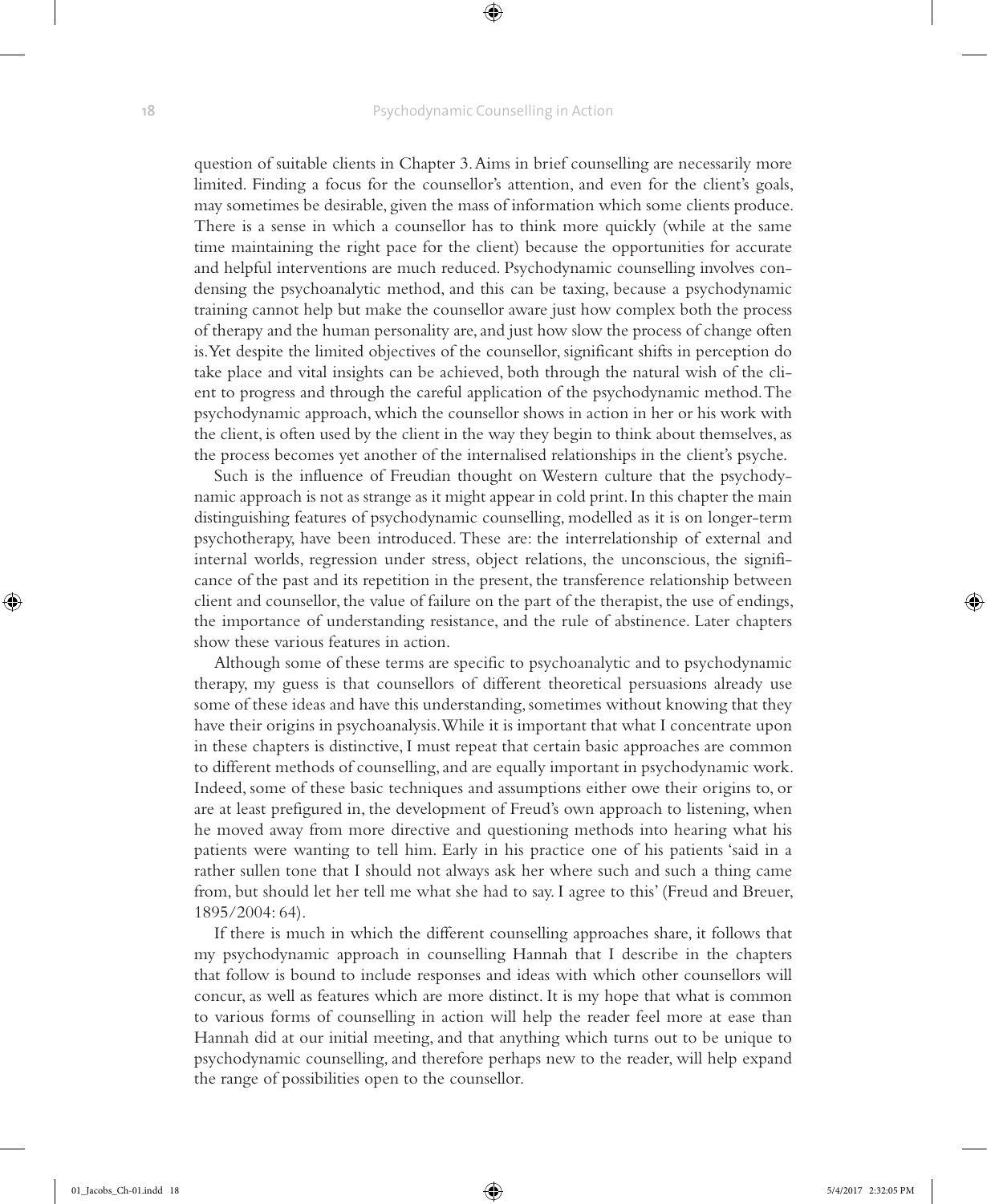### **Further Reading**

All books and articles in these sections on Further Reading are listed in full in the References at the end of this book.

I am aware that this book is essentially a primer for training in psychodynamic counselling – and in some cases in psychodynamic psychotherapy as well. It does not engage directly with the variety of theoretical approaches within psychoanalytic thinking, all of which should in time inform the thinking and practice of a psychodynamic counsellor or therapist. Here I point to some reading that provides a way into learning more about the ideas of some of the key figures in psychoanalysis.

Psychoanalysis was initially developed by Freud, whose writing still has much to offer. I continually go back to Freud on a huge number of occasions to read what he said, since he is often misrepresented. He was not always right in his explanations, but his observations are perceptive, and his humanity and humour shine through his work. Start perhaps with the case studies of Katharina and of Fraulein Elisabeth von R. in his *Studies in Hysteria* (the Penguin Modern Classics translation is particularly good; Freud and Breuer, 1895/2004), in each case reading as far as 'Critical Analysis'. And then turn to his *Introductory Lectures on Psychoanalysis* (1916)*.* For an overview of Freud's life, theories, practice and influence see my own *Sigmund Freud* (Jacobs, 2003).

If you are interested in Jungian analysis, then Ann Casement, *Carl Gustav Jung* (2001), is a good first step, and Andrew Samuels, *Jung and the Post-Jungians* (1985), is an excellent discussion of Jungian theory, translating much of the metapsychology in Jungian theory. My own position is more within the British psychoanalytic 'schools', of which there are three: the Freudians, taking their lead from Freud and Anna Freud, his daughter (see her *Selected Writings* (2015)); the Kleinians, taking their lead from Melanie Klein, but with many prominent post-Kleinians (start with Julia Segal's *Melanie Klein* (2004)); and an independent group including such people as John Bowlby, R.W.D. Fairbairn, and as a particularly good place to start, D.W. Winnicott (see my own *D.W. Winnicott* (1995)). For succinct accounts of the many leading figures in the independent tradition, see Eric Rayner, *The Independent Mind in Psychoanalysis* (1990), or G. Kohon, *The British School of Psychoanalysis: The Independent Tradition* (1986).

A huge influence on me, since he was my own therapist, is Rayner's *Human Development: An Introduction to the Psychodynamics of Growth, Maturity and Ageing* (2005), which is another indispensable text. An excellent introduction to the theories that lie behind psychodynamic practice is Juliet Higdon's *Psychodynamic Theory for Therapeutic Practice* (2012). My own *The Presenting Past* (Jacobs, 2012) illustrates how much of this strong psychoanalytic tradition applies to the understanding of how and what clients present in therapy. Also valuable is Josephine Klein's *Our Need for Others and its Roots in Infancy* (1987). For those more independently minded, Peter Lomas has been a strong influence on my practice (see his *True and False Experience* (1973)).

*(Continued)*

♠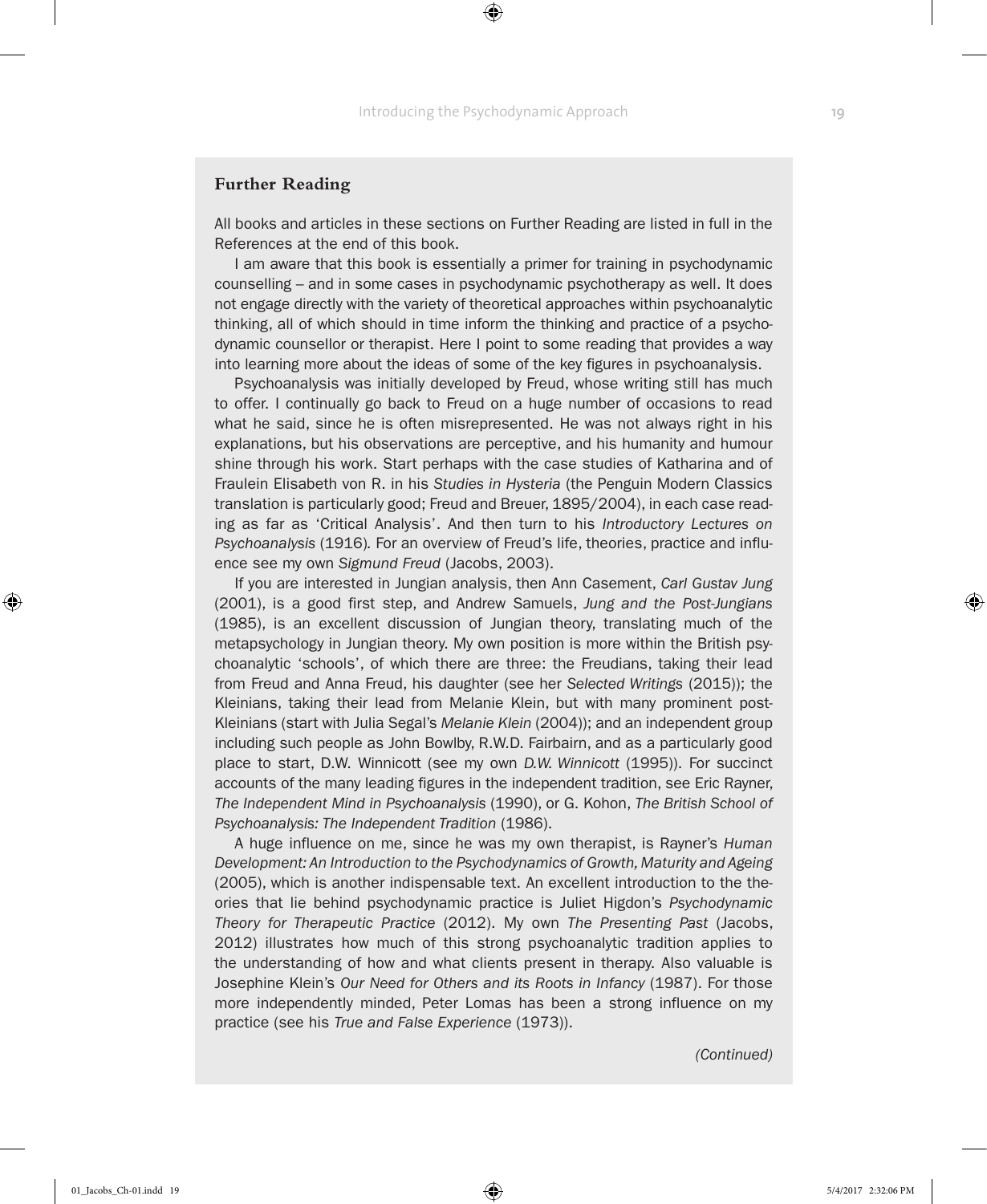### *(Continued)*

There is an equally rich American psychoanalytic scene, initially following Freud. There are Post-Freudians such as Erik Erikson, and Neo-Freudians such as Erich Fromm (e.g. *Fear of Freedom* (2001)). Since the 1970s there have been major contributions from Heinz Kohut on the psychology of the self (A.M. Siegel, *Heinz Kohut and the Psychology of the Self* (1996)), and Otto Kernberg on narcissism (*Love Relations* (1995)). A psychodynamic counsellor and therapist has a wonderful treasury of texts and ideas to draw upon. For those who have access to it, perhaps through a university library (since it is expensive to subscribe to individually), the most comprehensive database of psychoanalytic literature is available online from Psychoanalytic Electronic Publishing, which in 2016 had the complete text of 68 premier psychoanalytic journals with over 105,000 articles, 100 classic psychoanalytic books including the complete works of Sigmund Freud, and 40 videos (www.pep-web.org).

#### **Exercises**

1. Consider and where possible discuss with another or others the following quotation:

What, then, we can ask, is me? Me consists of a number of me's and I can make the mistake of identifying myself entirely with only one of them. There is, first of all, the me I put on for the benefit of other people. Then there is the me I put on for my own benefit. Then there is the me I have locked away out of sight (my own sight) in a dark cupboard because it is too painful to look at, since it is a me damaged and made ugly by the adverse chances of life. But this me, locked out of sight though he may be, can still exercise a malign influence on the me's I put on for my own benefit and that of others. (Williams, 1982: 353)

2. A psychodynamic perspective believes that just as relationships are important to a person, so also is the way a person relates internally to the different parts that go to make up what can be called 'my self'. On your own, or with another or others, write down as many expressions as you can think of which illustrate the different aspects of 'self'. For example:

I don't know what came over me.

I wasn't myself.

I was so angry with myself.

I put on a good face.

I am my old self again.

3. Different psychodynamic theories refer to various parts of the self, often using technical terms. For example:

*Freud:* ego/id/super-ego [or I/It/over-I] *Jung:* ego/persona/shadow/Self

♠